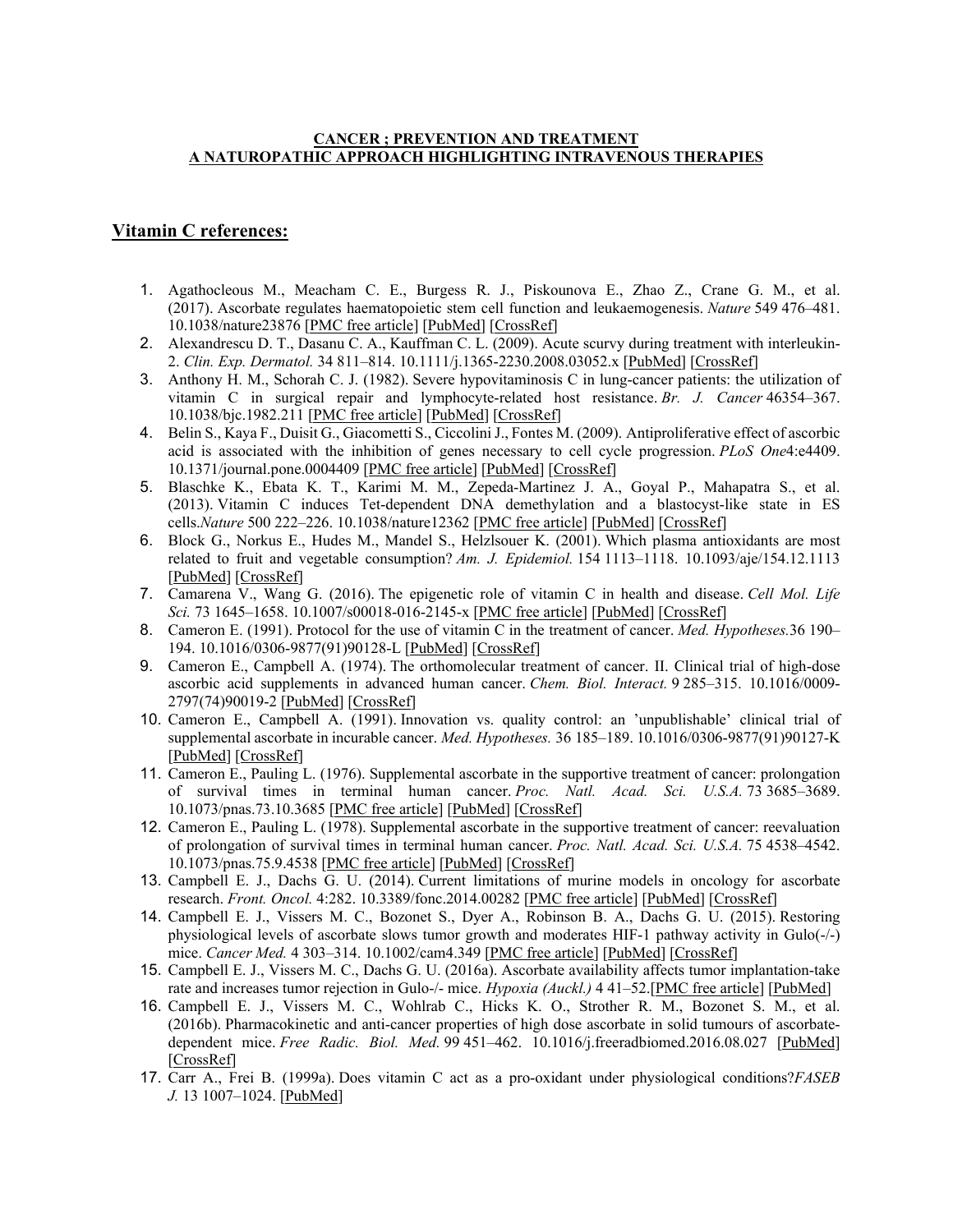- 18. Carr A., Wohlrab C., Young P., Bellomo R. (2018). Stability of intravenous vitamin C solutions: a technical report. *Crit. Care Resuscita* (in press). [\[PubMed\]](https://www.ncbi.nlm.nih.gov/pubmed/30153779)
- 19. Carr A. C., Frei B. (1999b). Toward a new recommended dietary allowance for vitamin C based on antioxidant and health effects in humans. *Am. J. Clin. Nutr.* 69 1086–1107. [\[PubMed\]](https://www.ncbi.nlm.nih.gov/pubmed/10357726)
- 20. Carr A. C., Maggini S. (2017). Vitamin C and immune function. *Nutrients* 9:E1211. 10.3390/nu9111211 [\[PMC free article\]](https://www.ncbi.nlm.nih.gov/pmc/articles/PMC5707683/) [\[PubMed\]](https://www.ncbi.nlm.nih.gov/pubmed/29099763) [\[CrossRef\]](https://dx.doi.org/10.3390%2Fnu9111211)
- 21. Carr A. C., McCall C. (2017). The role of vitamin C in the treatment of pain: new insights. *J. Transl. Med.* 15:77. 10.1186/s12967-017-1179-7 [\[PMC free article\]](https://www.ncbi.nlm.nih.gov/pmc/articles/PMC5391567/) [\[PubMed\]](https://www.ncbi.nlm.nih.gov/pubmed/28410599) [\[CrossRef\]](https://dx.doi.org/10.1186%2Fs12967-017-1179-7)
- 22. Carr A. C., Vissers M. C. M., Cook J. S. (2014). The effect of intravenous vitamin C on cancer- and chemotherapy-related fatigue and quality of life. *Front. Oncol.* 4:283. 10.3389/fonc.2014.00283[\[PMC free](https://www.ncbi.nlm.nih.gov/pmc/articles/PMC4199254/)  [article\]](https://www.ncbi.nlm.nih.gov/pmc/articles/PMC4199254/) [\[PubMed\]](https://www.ncbi.nlm.nih.gov/pubmed/25360419) [\[CrossRef\]](https://dx.doi.org/10.3389%2Ffonc.2014.00283)
- 23. Casciari J. J., Riordan H. D., Miranda-Massari J. R., Gonzalez M. J. (2005). Effects of high dose ascorbate administration on L-10 tumor growth in guinea pigs. *P R Health Sci. J.* 24 145–150. [\[PubMed\]](https://www.ncbi.nlm.nih.gov/pubmed/16116933)
- 24. Cha J., Roomi M. W., Ivanov V., Kalinovsky T., Niedzwiecki A., Rath M. (2011). Ascorbate depletion increases growth and metastasis of melanoma cells in vitamin C deficient mice. *Exp. Oncol.* 33 226–230. [\[PubMed\]](https://www.ncbi.nlm.nih.gov/pubmed/22217712)
- 25. Cha J., Roomi M. W., Ivanov V., Kalinovsky T., Niedzwiecki A., Rath M. (2013). Ascorbate supplementation inhibits growth and metastasis of B16FO melanoma and 4T1 breast cancer cells in vitamin C-deficient mice. *Int. J. Oncol.* 42 55–64. 10.3892/ijo.2012.1712 [\[PMC free article\]](https://www.ncbi.nlm.nih.gov/pmc/articles/PMC3583641/)[\[PubMed\]](https://www.ncbi.nlm.nih.gov/pubmed/23175106) [\[CrossRef\]](https://dx.doi.org/10.3892%2Fijo.2012.1712)
- 26. Cha J., Roomi M. W., Kalinovsky T., Niedzwiecki A., Rath M. (2016). Lipoprotein(a) and vitamin C impair development of breast cancer tumors in Lp(a)+, Gulo-/- mice. *Int. J. Oncol.* 49 895–902. 10.3892/ijo.2016.3597 [\[PMC free article\]](https://www.ncbi.nlm.nih.gov/pmc/articles/PMC4948959/) [\[PubMed\]](https://www.ncbi.nlm.nih.gov/pubmed/27573077) [\[CrossRef\]](https://dx.doi.org/10.3892%2Fijo.2016.3597)
- 27. Chen M. F., Yang C. M., Su C. M., Hu M. L. (2014). Vitamin C protects against cisplatin-induced nephrotoxicity and damage without reducing its effectiveness in C57BL/6 mice xenografted with Lewis lung carcinoma. *Nutr. Cancer* 66 1085–1091. 10.1080/01635581.2014.948211 [\[PubMed\]](https://www.ncbi.nlm.nih.gov/pubmed/25157954) [\[CrossRef\]](https://dx.doi.org/10.1080%2F01635581.2014.948211)
- 28. Chen P., Stone J., Sullivan G., Drisko J. A., Chen Q. (2011). Anti-cancer effect of pharmacologic ascorbate and its interaction with supplementary parenteral glutathione in preclinical cancer models.*Free Radic. Biol. Med.* 51 681–687. 10.1016/j.freeradbiomed.2011.05.031 [\[PubMed\]](https://www.ncbi.nlm.nih.gov/pubmed/21672627) [\[CrossRef\]](https://dx.doi.org/10.1016%2Fj.freeradbiomed.2011.05.031)
- 29. Chen Q., Espey M. G., Krishna M. C., Mitchell J. B., Corpe C. P., Buettner G. R., et al. (2005). Pharmacologic ascorbic acid concentrations selectively kill cancer cells: action as a pro-drug to deliver hydrogen peroxide to tissues. *Proc. Natl. Acad. Sci. U.S.A.* 102 13604–13609. 10.1073/pnas.0506390102 [\[PMC free article\]](https://www.ncbi.nlm.nih.gov/pmc/articles/PMC1224653/) [\[PubMed\]](https://www.ncbi.nlm.nih.gov/pubmed/16157892) [\[CrossRef\]](https://dx.doi.org/10.1073%2Fpnas.0506390102)
- 30. Chen Q., Espey M. G., Sun A. Y., Lee J. H., Krishna M. C., Shacter E., et al. (2007). Ascorbate in pharmacologic concentrations selectively generates ascorbate radical and hydrogen peroxide in extracellular fluid in vivo. *Proc. Natl. Acad. Sci. U.S.A.* 104 8749–8754. 10.1073/pnas.0702854104[\[PMC free](https://www.ncbi.nlm.nih.gov/pmc/articles/PMC1885574/)  [article\]](https://www.ncbi.nlm.nih.gov/pmc/articles/PMC1885574/) [\[PubMed\]](https://www.ncbi.nlm.nih.gov/pubmed/17502596) [\[CrossRef\]](https://dx.doi.org/10.1073%2Fpnas.0702854104)
- 31. Chen Q., Espey M. G., Sun A. Y., Pooput C., Kirk K. L., Krishna M. C., et al. (2008). Pharmacologic doses of ascorbate act as a prooxidant and decrease growth of aggressive tumor xenografts in mice.*Proc. Natl. Acad. Sci. U.S.A.* 105 11105–11109. 10.1073/pnas.0804226105 [\[PMC free article\]](https://www.ncbi.nlm.nih.gov/pmc/articles/PMC2516281/)[\[PubMed\]](https://www.ncbi.nlm.nih.gov/pubmed/18678913) [\[CrossRef\]](https://dx.doi.org/10.1073%2Fpnas.0804226105)
- 32. Chirino Y. I., Pedraza-Chaverri J. (2009). Role of oxidative and nitrosative stress in cisplatin-induced nephrotoxicity. *Exp. Toxicol. Pathol.* 61 223–242. 10.1016/j.etp.2008.09.003 [\[PubMed\]](https://www.ncbi.nlm.nih.gov/pubmed/18986801) [\[CrossRef\]](https://dx.doi.org/10.1016%2Fj.etp.2008.09.003)
- 33. Choi M. A., Kim B. S., Yu R. (1999). Serum antioxidative vitamin levels and lipid peroxidation in gastric carcinoma patients. *Cancer Lett.* 136 89–93. 10.1016/S0304-3835(98)00312-7 [\[PubMed\]](https://www.ncbi.nlm.nih.gov/pubmed/10211945) [\[CrossRef\]](https://dx.doi.org/10.1016%2FS0304-3835(98)00312-7)
- 34. Cieslak J. A., Cullen J. J. (2015). Treatment of pancreatic cancer with pharmacological ascorbate.*Curr. Pharm. Biotechnol.* 16 759–770. 10.2174/138920101609150715135921 [\[PMC free article\]](https://www.ncbi.nlm.nih.gov/pmc/articles/PMC4895694/)[\[PubMed\]](https://www.ncbi.nlm.nih.gov/pubmed/26201606) [\[CrossRef\]](https://dx.doi.org/10.2174%2F138920101609150715135921)
- 35. Cieslak J. A., Sibenaller Z. A., Walsh S. A., Ponto L. L., Du J., Sunderland J. J., et al. (2016). Fluorine-18- Labeled thymidine positron emission tomography (FLT-PET) as an index of cell proliferation after pharmacological ascorbate-based therapy. *Radiat. Res.* 185 31–38. 10.1667/RR14203.1 [\[PMC free](https://www.ncbi.nlm.nih.gov/pmc/articles/PMC4720529/)  [article\]](https://www.ncbi.nlm.nih.gov/pmc/articles/PMC4720529/) [\[PubMed\]](https://www.ncbi.nlm.nih.gov/pubmed/26720803) [\[CrossRef\]](https://dx.doi.org/10.1667%2FRR14203.1)
- 36. Cimmino L., Dolgalev I., Wang Y., Yoshimi A., Martin G. H., Wang J., et al. (2017). Restoration of TET2 function blocks aberrant self-renewal and leukemia progression. *Cell* 170 1079.e20–1095.e20. 10.1016/j.cell.2017.07.032 [\[PMC free article\]](https://www.ncbi.nlm.nih.gov/pmc/articles/PMC5755977/) [\[PubMed\]](https://www.ncbi.nlm.nih.gov/pubmed/28823558) [\[CrossRef\]](https://dx.doi.org/10.1016%2Fj.cell.2017.07.032)
- 37. Clement M. V., Ramalingam J., Long L. H., Halliwell B. (2001). The in vitro cytotoxicity of ascorbate depends on the culture medium used to perform the assay and involves hydrogen peroxide.*Antioxid. Redox Signal.* 3 157–163. 10.1089/152308601750100687 [\[PubMed\]](https://www.ncbi.nlm.nih.gov/pubmed/11291594) [\[CrossRef\]](https://dx.doi.org/10.1089%2F152308601750100687)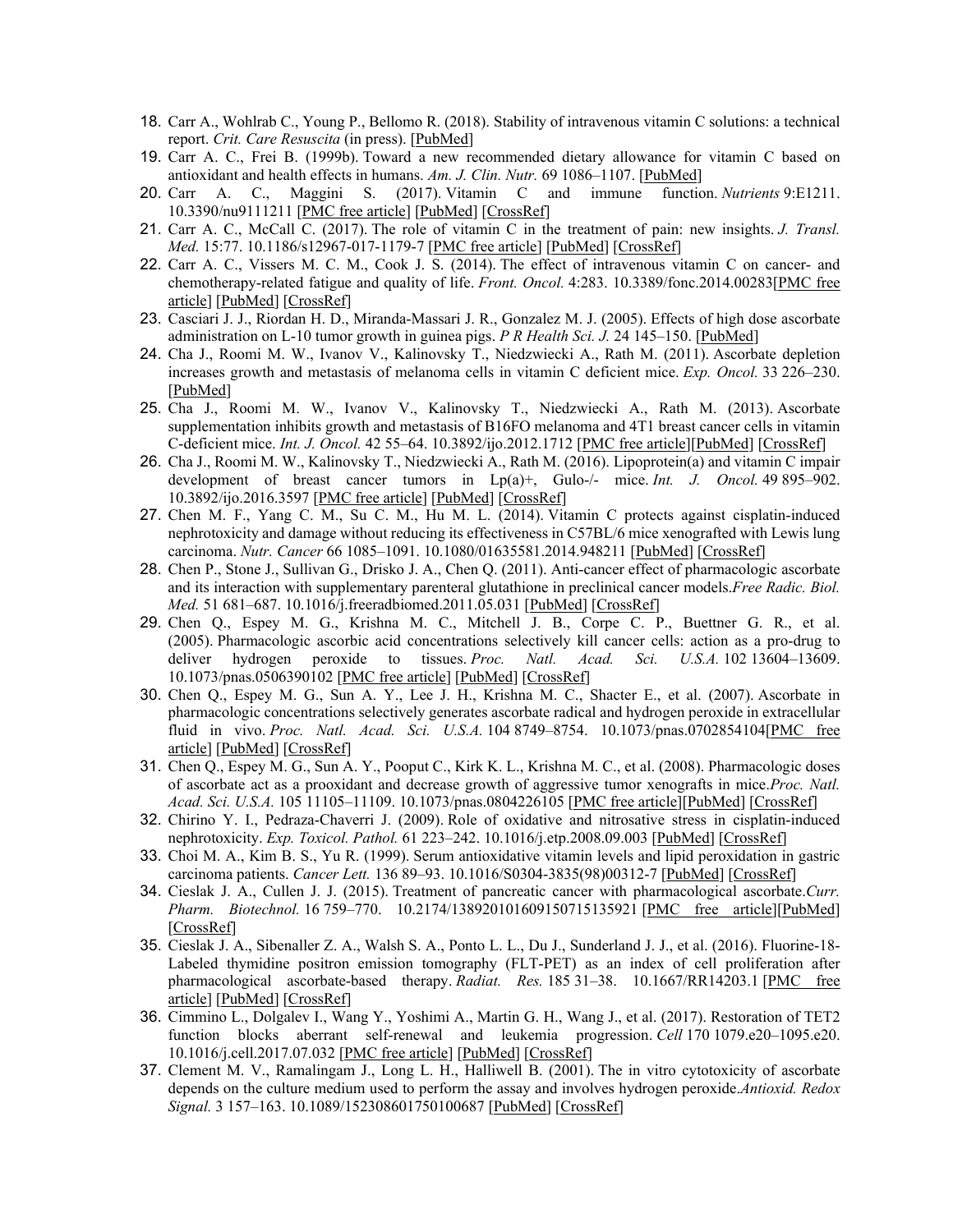- 38. Cossey L. N., Rahim F., Larsen C. P. (2013). Oxalate nephropathy and intravenous vitamin C. *Am. J. Kidney Dis.* 61 1032–1035. 10.1053/j.ajkd.2013.01.025 [\[PubMed\]](https://www.ncbi.nlm.nih.gov/pubmed/23548555) [\[CrossRef\]](https://dx.doi.org/10.1053%2Fj.ajkd.2013.01.025)
- 39. Creagan E. T., Moertel C. G., O'Fallon J. R., Schutt A. J., O'Connell M. J., Rubin J., et al. (1979). Failure of high-dose vitamin C (ascorbic acid) therapy to benefit patients with advanced cancer. A controlled trial. *N*. *Engl. J. Med.* 301 687–690. 10.1056/NEJM197909273011303 [\[PubMed\]](https://www.ncbi.nlm.nih.gov/pubmed/384241) [\[CrossRef\]](https://dx.doi.org/10.1056%2FNEJM197909273011303)
- 40. D'Andrea G. M. (2005). Use of antioxidants during chemotherapy and radiotherapy should be avoided. *CA Cancer J. Clin.* 55 319–321. 10.3322/canjclin.55.5.319 [\[PubMed\]](https://www.ncbi.nlm.nih.gov/pubmed/16166076) [\[CrossRef\]](https://dx.doi.org/10.3322%2Fcanjclin.55.5.319)
- 41. de Grooth H. J., Manubulu-Choo W. P., Zandvliet A. S., Spoelstra-de Man A. M. E., Girbes A. R., Swart E. L., et al. (2018). Vitamin-C pharmacokinetics in critically ill patients: a randomized trial of four intravenous regimens. *Chest* 153 1368–1377. 10.1016/j.chest.2018.02.025 [\[PubMed\]](https://www.ncbi.nlm.nih.gov/pubmed/29522710) [\[CrossRef\]](https://dx.doi.org/10.1016%2Fj.chest.2018.02.025)
- 42. Doskey C. M., Buranasudja V., Wagner B. A., Wilkes J. G., Du J., Cullen J. J., et al. (2016). Tumor cells have decreased ability to metabolize  $H_2O_2$ : implications for pharmacological ascorbate in cancer therapy. *Redox Biol.* 10 274–284. 10.1016/j.redox.2016.10.010 [\[PMC free article\]](https://www.ncbi.nlm.nih.gov/pmc/articles/PMC5106370/) [\[PubMed\]](https://www.ncbi.nlm.nih.gov/pubmed/27833040) [\[CrossRef\]](https://dx.doi.org/10.1016%2Fj.redox.2016.10.010)
- 43. Du J., Cieslak J. A., III, Welsh J. L., Sibenaller Z. A., Allen B. G., Wagner B. A., et al. (2015). Pharmacological ascorbate radiosensitizes pancreatic cancer. *Cancer Res.* 75 3314–3326. 10.1158/0008-5472.CAN-14-1707 [\[PMC free article\]](https://www.ncbi.nlm.nih.gov/pmc/articles/PMC4537815/) [\[PubMed\]](https://www.ncbi.nlm.nih.gov/pubmed/26081808) [\[CrossRef\]](https://dx.doi.org/10.1158%2F0008-5472.CAN-14-1707)
- 44. Du J., Cullen J. J., Buettner G. R. (2012). Ascorbic acid: chemistry, biology and the treatment of cancer. *Biochim. Biophys. Acta* 1826 443–457. 10.1016/j.bbcan.2012.06.003 [\[PMC free article\]](https://www.ncbi.nlm.nih.gov/pmc/articles/PMC3608474/)[\[PubMed\]](https://www.ncbi.nlm.nih.gov/pubmed/22728050) [\[CrossRef\]](https://dx.doi.org/10.1016%2Fj.bbcan.2012.06.003)
- 45. Du J., Martin S. M., Levine M., Wagner B. A., Buettner G. R., Wang S. H., et al. (2010). Mechanisms of ascorbate-induced cytotoxicity in pancreatic cancer. *Clin. Cancer Res.* 16 509–520. 10.1158/1078- 0432.CCR-09-1713 [\[PMC free article\]](https://www.ncbi.nlm.nih.gov/pmc/articles/PMC2807999/) [\[PubMed\]](https://www.ncbi.nlm.nih.gov/pubmed/20068072) [\[CrossRef\]](https://dx.doi.org/10.1158%2F1078-0432.CCR-09-1713)
- 46. Ebata K. T., Mesh K., Liu S., Bilenky M., Fekete A., Acker M. G., et al. (2017). Vitamin C induces specific demethylation of H3K9me2 in mouse embryonic stem cells via Kdm3a/b. *Epigenet. Chromat.* 10:36. 10.1186/s13072-017-0143-3 [\[PMC free article\]](https://www.ncbi.nlm.nih.gov/pmc/articles/PMC5506665/) [\[PubMed\]](https://www.ncbi.nlm.nih.gov/pubmed/28706564) [\[CrossRef\]](https://dx.doi.org/10.1186%2Fs13072-017-0143-3)
- 47. Emri S., Kilickap S., Kadilar C., Halil M. G., Akay H., Besler T. (2012). Serum levels of alpha-tocopherol, vitamin C, beta-carotene, and retinol in malignant pleural mesothelioma. *Asian Pac. J Cancer Prev.* 13 3025– 3029. 10.7314/APJCP.2012.13.7.3025 [\[PubMed\]](https://www.ncbi.nlm.nih.gov/pubmed/22994705) [\[CrossRef\]](https://dx.doi.org/10.7314%2FAPJCP.2012.13.7.3025)
- 48. Englard S., Seifter S. (1986). The biochemical functions of ascorbic acid. *Annu. Rev. Nutr.* 6 365–406. 10.1146/annurev.nu.06.070186.002053 [\[PubMed\]](https://www.ncbi.nlm.nih.gov/pubmed/3015170) [\[CrossRef\]](https://dx.doi.org/10.1146%2Fannurev.nu.06.070186.002053)
- 49. Espey M. G., Chen P., Chalmers B., Drisko J., Sun A. Y., Levine M., et al. (2011). Pharmacologic ascorbate synergizes with gemcitabine in preclinical models of pancreatic cancer. *Free Radic. Biol. Med.* 50 1610– 1619. 10.1016/j.freeradbiomed.2011.03.007 [\[PMC free article\]](https://www.ncbi.nlm.nih.gov/pmc/articles/PMC3482496/) [\[PubMed\]](https://www.ncbi.nlm.nih.gov/pubmed/21402145) [\[CrossRef\]](https://dx.doi.org/10.1016%2Fj.freeradbiomed.2011.03.007)
- 50. Fain O., Mathieu E., Thomas M. (1998). Scurvy in patients with cancer. *BMJ.* 316 1661–1662. 10.1136/bmj.316.7145.1661 [\[PMC free article\]](https://www.ncbi.nlm.nih.gov/pmc/articles/PMC1113239/) [\[PubMed\]](https://www.ncbi.nlm.nih.gov/pubmed/9603754) [\[CrossRef\]](https://dx.doi.org/10.1136%2Fbmj.316.7145.1661)
- 51. Fritz H., Flower G., Weeks L., Cooley K., Callachan M., McGowan J., et al. (2014). Intravenous vitamin C and cancer: a systematic review. *Integr. Cancer Ther.* 13 280–300. 10.1177/1534735414534463 [\[PubMed\]](https://www.ncbi.nlm.nih.gov/pubmed/24867961) [\[CrossRef\]](https://dx.doi.org/10.1177%2F1534735414534463)
- 52. Fujita K., Shinpo K., Yamada K., Sato T., Niimi H., Shamoto M., et al. (1982). Reduction of adriamycin toxicity by ascorbate in mice and guinea pigs. *Cancer Res.* 42 309–316. [\[PubMed\]](https://www.ncbi.nlm.nih.gov/pubmed/7053858)
- 53. Gao P., Zhang H., Dinavahi R., Li F., Xiang Y., Raman V., et al. (2007). HIF-dependent antitumorigenic effect of antioxidants in vivo. *Cancer Cell* 12 230–238. 10.1016/j.ccr.2007.08.004[\[PMC free](https://www.ncbi.nlm.nih.gov/pmc/articles/PMC2084208/)  [article\]](https://www.ncbi.nlm.nih.gov/pmc/articles/PMC2084208/) [\[PubMed\]](https://www.ncbi.nlm.nih.gov/pubmed/17785204) [\[CrossRef\]](https://dx.doi.org/10.1016%2Fj.ccr.2007.08.004)
- 54. Gillberg L., Orskov A. D., Liu M., Harslof L. B. S., Jones P. A., Gronbaek K. (2017). Vitamin C A new player in regulation of the cancer epigenome. *Semin. Cancer Biol.* 51 59–67. 10.1016/j.semcancer.2017.11.001 [\[PubMed\]](https://www.ncbi.nlm.nih.gov/pubmed/29102482) [\[CrossRef\]](https://dx.doi.org/10.1016%2Fj.semcancer.2017.11.001)
- 55. Goncalves T. L., Benvegnu D. M., Bonfanti G., Frediani A. V., Rocha J. B. (2009). Delta-Aminolevulinate dehydratase activity and oxidative stress during melphalan and cyclophosphamide-BCNU-etoposide (CBV) conditioning regimens in autologous bone marrow transplantation patients.*Pharmacol. Res.* 59 279–284. 10.1016/j.phrs.2008.12.005 [\[PubMed\]](https://www.ncbi.nlm.nih.gov/pubmed/19162187) [\[CrossRef\]](https://dx.doi.org/10.1016%2Fj.phrs.2008.12.005)
- 56. Gonzalez M. J., Miranda Massari J. R., Duconge J., Riordan N. H., Ichim T. (2012). Schedule dependence in cancer therapy: intravenous vitamin C and the systemic saturation hypothesis. *J. Orthomol. Med.* 27 9– 12. [\[PMC free article\]](https://www.ncbi.nlm.nih.gov/pmc/articles/PMC4031610/) [\[PubMed\]](https://www.ncbi.nlm.nih.gov/pubmed/24860238)
- 57. Grasso C., Fabre M. S., Collis S. V., Castro M. L., Field C. S., Schleich N., et al. (2014). Pharmacological doses of daily ascorbate protect tumors from radiation damage after a single dose of radiation in an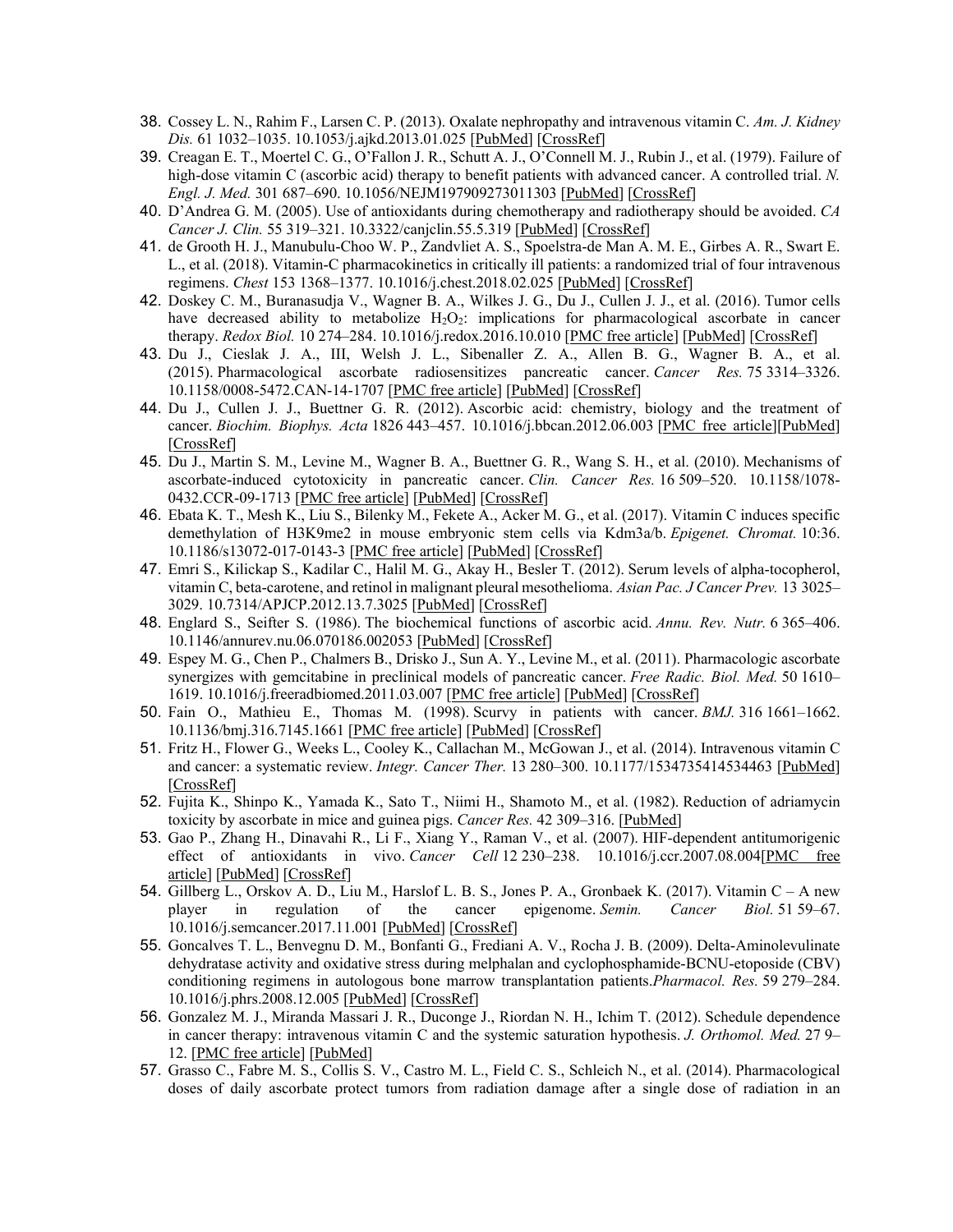intracranial mouse glioma model. *Front. Oncol.* 4:356. 10.3389/fonc.2014.00356[\[PMC free](https://www.ncbi.nlm.nih.gov/pmc/articles/PMC4266032/)  [article\]](https://www.ncbi.nlm.nih.gov/pmc/articles/PMC4266032/) [\[PubMed\]](https://www.ncbi.nlm.nih.gov/pubmed/25566497) [\[CrossRef\]](https://dx.doi.org/10.3389%2Ffonc.2014.00356)

- 58. Guemouri L., Artur Y., Herbeth B., Jeandel C., Cuny G., Siest G. (1991). Biological variability of superoxide dismutase, glutathione peroxidase, and catalase in blood. *Clin. Chem.* 37 1932–1937. [\[PubMed\]](https://www.ncbi.nlm.nih.gov/pubmed/1934468)
- 59. Gunes-Bayir A., Kiziltan H. S. (2015). Palliative vitamin C application in patients with radiotherapy-resistant bone metastases: a retrospective study. *Nutr. Cancer* 67 921–925. 10.1080/01635581.2015.1055366 [\[PubMed\]](https://www.ncbi.nlm.nih.gov/pubmed/26168394) [\[CrossRef\]](https://dx.doi.org/10.1080%2F01635581.2015.1055366)
- 60. Gupta A., Bhatt M. L., Misra M. K. (2009). Lipid peroxidation and antioxidant status in head and neck squamous cell carcinoma patients. *Oxid. Med. Cell Longev.* 2 68-72. 10.4161/oxim.2.2.8160 [PMC free [article\]](https://www.ncbi.nlm.nih.gov/pmc/articles/PMC2763247/) [\[PubMed\]](https://www.ncbi.nlm.nih.gov/pubmed/20357927) [\[CrossRef\]](https://dx.doi.org/10.4161%2Foxim.2.2.8160)
- 61. Gustafson C. B., Yang C., Dickson K. M., Shao H., Van Booven D., Harbour J. W., et al. (2015). Epigenetic reprogramming of melanoma cells by vitamin C treatment. *Clin. Epigenet.* 7:51. 10.1186/s13148-015-0087 z [\[PMC free article\]](https://www.ncbi.nlm.nih.gov/pmc/articles/PMC4430922/) [\[PubMed\]](https://www.ncbi.nlm.nih.gov/pubmed/25977731) [\[CrossRef\]](https://dx.doi.org/10.1186%2Fs13148-015-0087-z)
- 62. Haffner M. C., Chaux A., Meeker A. K., Esopi D. M., Gerber J., Pellakuru L. G., et al. (2011). Global 5 hydroxymethylcytosine content is significantly reduced in tissue stem/progenitor cell compartments and in human cancers. *Oncotarget* 2 627–637. 10.18632/oncotarget.316[\[PMC free article\]](https://www.ncbi.nlm.nih.gov/pmc/articles/PMC3248214/) [\[PubMed\]](https://www.ncbi.nlm.nih.gov/pubmed/21896958) [\[CrossRef\]](https://dx.doi.org/10.18632%2Foncotarget.316)
- 63. Harris H. R., Orsini N., Wolk A. (2014). Vitamin C and survival among women with breast cancer: a metaanalysis. *Eur. J Cancer* 50 1223–1231. 10.1016/j.ejca.2014.02.013 [\[PubMed\]](https://www.ncbi.nlm.nih.gov/pubmed/24613622) [\[CrossRef\]](https://dx.doi.org/10.1016%2Fj.ejca.2014.02.013)
- 64. Herst P. M., Broadley K. W., Harper J. L., McConnell M. J. (2012). Pharmacological concentrations of ascorbate radiosensitize glioblastoma multiforme primary cells by increasing oxidative DNA damage and inhibiting G2/M arrest. *Free Radic. Biol. Med.* 52 1486–1493. 10.1016/j.freeradbiomed.2012.01.021 [\[PubMed\]](https://www.ncbi.nlm.nih.gov/pubmed/22342518) [\[CrossRef\]](https://dx.doi.org/10.1016%2Fj.freeradbiomed.2012.01.021)
- 65. Hirota K., Semenza G. L. (2005). Regulation of hypoxia-inducible factor 1 by prolyl and asparaginyl hydroxylases. *Biochem. Biophys. Res. Commun.* 338 610–616. 10.1016/j.bbrc.2005.08.193 [\[PubMed\]](https://www.ncbi.nlm.nih.gov/pubmed/16154531) [\[CrossRef\]](https://dx.doi.org/10.1016%2Fj.bbrc.2005.08.193)
- 66. Hirsila M., Koivunen P., Gunzler V., Kivirikko K. I., Myllyharju J. (2003). Characterization of the human prolyl 4-hydroxylases that modify the hypoxia-inducible factor. *J. Biol. Chem.* 278 30772–30780. 10.1074/jbc.M304982200 [\[PubMed\]](https://www.ncbi.nlm.nih.gov/pubmed/12788921) [\[CrossRef\]](https://dx.doi.org/10.1074%2Fjbc.M304982200)
- 67. Hoffer L. J., Levine M., Assouline S., Melnychuk D., Padayatty S. J., Rosadiuk K., et al. (2008). Phase I clinical trial of i.v. ascorbic acid in advanced malignancy. *Ann. Oncol.* 19 1969–1974. 10.1093/annonc/mdn377 [\[PubMed\]](https://www.ncbi.nlm.nih.gov/pubmed/18544557) [\[CrossRef\]](https://dx.doi.org/10.1093%2Fannonc%2Fmdn377)
- 68. Hoffer L. J., Robitaille L., Zakarian R., Melnychuk D., Kavan P., Agulnik J., et al. (2015). High-dose intravenous vitamin C combined with cytotoxic chemotherapy in patients with advanced cancer: a Phase I-II clinical trial. *PLoS One* 10:e0120228. 10.1371/journal.pone.0120228 [\[PMC free article\]](https://www.ncbi.nlm.nih.gov/pmc/articles/PMC4388666/)[\[PubMed\]](https://www.ncbi.nlm.nih.gov/pubmed/25848948) [\[CrossRef\]](https://dx.doi.org/10.1371%2Fjournal.pone.0120228)
- 69. Hosokawa Y., Monzen S., Yoshino H., Terashima S., Nakano M., Toshima K., et al. (2015). Effects of Xray irradiation in combination with ascorbic acid on tumor control. *Mol. Med. Rep.* 12 5449–5454. 10.3892/mmr.2015.4108 [\[PubMed\]](https://www.ncbi.nlm.nih.gov/pubmed/26238154) [\[CrossRef\]](https://dx.doi.org/10.3892%2Fmmr.2015.4108)
- 70. Huijskens M. J., Wodzig W. K., Walczak M., Germeraad W. T., Bos G. M. (2016). Ascorbic acid serum levels are reduced in patients with hematological malignancies. *Results Immunol.* 6 8–10. 10.1016/j.rinim.2016.01.001 [\[PMC free article\]](https://www.ncbi.nlm.nih.gov/pmc/articles/PMC4792862/) [\[PubMed\]](https://www.ncbi.nlm.nih.gov/pubmed/27014565) [\[CrossRef\]](https://dx.doi.org/10.1016%2Fj.rinim.2016.01.001)
- 71. Hunnisett A., Davies S., McLaren-Howard J., Gravett P., Finn M., Gueret-Wardle D. (1995). Lipoperoxides as an index of free radical activity in bone marrow transplant recipients. *Prelimin. Obs. Biol. Trace Elem. Res.* 47 125–132. 10.1007/BF02790109 [\[PubMed\]](https://www.ncbi.nlm.nih.gov/pubmed/7779538) [\[CrossRef\]](https://dx.doi.org/10.1007%2FBF02790109)
- 72. Jonas C. R., Puckett A. B., Jones D. P., Griffith D. P., Szeszycki E. E., Bergman G. F., et al. (2000). Plasma antioxidant status after high-dose chemotherapy: a randomized trial of parenteral nutrition in bone marrow transplantation patients. *Am. J. Clin. Nutr.* 72 181–189. 10.1093/ajcn/72.1.181 [\[PubMed\]](https://www.ncbi.nlm.nih.gov/pubmed/10871578) [\[CrossRef\]](https://dx.doi.org/10.1093%2Fajcn%2F72.1.181)
- 73. Jozwiak P., Ciesielski P., Zaczek A., Lipinska A., Pomorski L., Wieczorek M., et al. (2017). Expression of hypoxia inducible factor 1alpha and 2alpha and its association with vitamin C level in thyroid lesions. *J. Biomed. Sci.* 24:83. 10.1186/s12929-017-0388-y [\[PMC free article\]](https://www.ncbi.nlm.nih.gov/pmc/articles/PMC5663109/) [\[PubMed\]](https://www.ncbi.nlm.nih.gov/pubmed/29084538) [\[CrossRef\]](https://dx.doi.org/10.1186%2Fs12929-017-0388-y)
- 74. Kahn S. A., Lentz C. W. (2015). Fictitious hyperglycemia: point-of-care glucose measurement is inaccurate during high-dose vitamin C infusion for burn shock resuscitation. *J. Burn Care Res..* 36e67–e71. 10.1097/BCR.0000000000000141 [\[PubMed\]](https://www.ncbi.nlm.nih.gov/pubmed/25162951) [\[CrossRef\]](https://dx.doi.org/10.1097%2FBCR.0000000000000141)
- 75. Kalita S., Verma A. K., Prasad S. B. (2014). Chlorambucil and ascorbic acid-mediated anticancer activity and hematological toxicity in Dalton's ascites lymphoma-bearing mice. *Indian J. Exp. Biol.*52 112–124. [\[PubMed\]](https://www.ncbi.nlm.nih.gov/pubmed/24597143)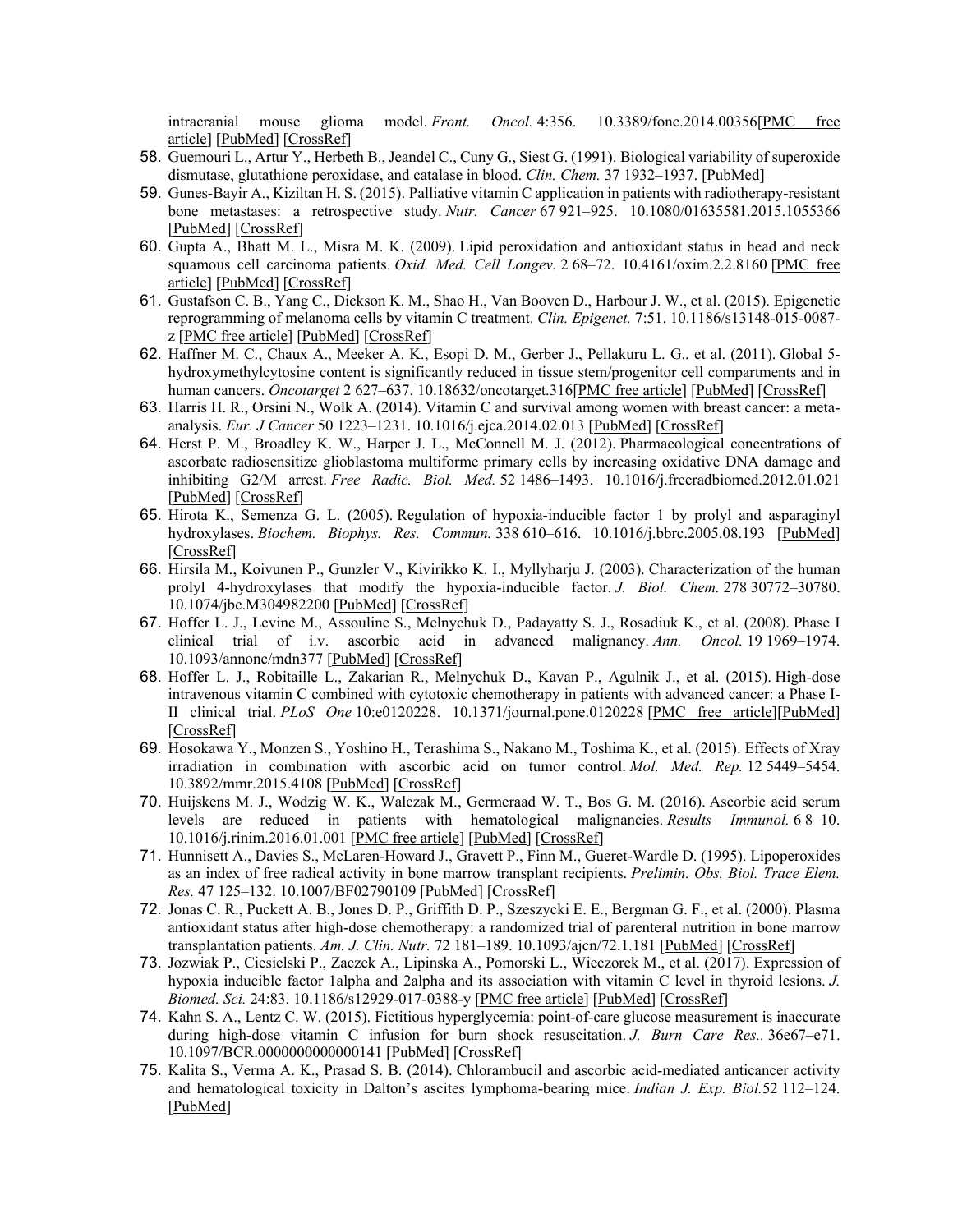- 76. Kawada H., Sawanobori M., Tsuma-Kaneko M., Wasada I., Miyamoto M., Murayama H., et al. (2014). Phase I clinical trial of intravenous L-ascorbic acid following salvage chemotherapy for relapsed B-cell non-Hodgkin's lymphoma. *Tokai J. Exp. Clin. Med.* 39 111–115. [\[PubMed\]](https://www.ncbi.nlm.nih.gov/pubmed/25248425)
- 77. Khanzode S. S., Khanzode S. D., Dakhale G. N. (2003). Serum and plasma concentration of oxidant and antioxidants in patients of *Helicobacter pylori* gastritis and its correlation with gastric cancer.*Cancer*  Lett. 195 27-31. 10.1016/S0304-3835(03)00147-2 [\[PubMed\]](https://www.ncbi.nlm.nih.gov/pubmed/12767508) [\[CrossRef\]](https://dx.doi.org/10.1016%2FS0304-3835(03)00147-2)
- 78. Khanzode S. S., Muddeshwar M. G., Khanzode S. D., Dakhale G. N. (2004). Antioxidant enzymes and lipid peroxidation in different stages of breast cancer. *Free Radic. Res.* 38 81–85. 10.1080/01411590310001637066 [\[PubMed\]](https://www.ncbi.nlm.nih.gov/pubmed/15061657) [\[CrossRef\]](https://dx.doi.org/10.1080%2F01411590310001637066)
- 79. Kiziltan H. S., Bayir A. G., Demirtas M., Meral I., Taspinar O., Eris A. H., et al. (2014). Ascorbic-acid treatment for progressive bone metastases after radiotherapy: a pilot study. *Altern. Ther. Health Med.* 20(Suppl. 2), 16–20. [\[PubMed\]](https://www.ncbi.nlm.nih.gov/pubmed/25362213)
- 80. Klose R. J., Kallin E. M., Zhang Y. (2006). JmjC-domain-containing proteins and histone demethylation. *Nat. Rev. Genet.* 7 715–727. 10.1038/nrg1945 [\[PubMed\]](https://www.ncbi.nlm.nih.gov/pubmed/16983801) [\[CrossRef\]](https://dx.doi.org/10.1038%2Fnrg1945)
- 81. Koivunen P., Hirsila M., Gunzler V., Kivirikko K. I., Myllyharju J. (2004). Catalytic properties of the asparaginyl hydroxylase (FIH) in the oxygen sensing pathway are distinct from those of its prolyl 4 hydroxylases. *J. Biol. Chem.* 279 9899–9904. 10.1074/jbc.M312254200 [\[PubMed\]](https://www.ncbi.nlm.nih.gov/pubmed/14701857) [\[CrossRef\]](https://dx.doi.org/10.1074%2Fjbc.M312254200)
- 82. Kroeze L. I., van der Reijden B. A., Jansen J. H. (2015). 5-hydroxymethylcytosine: an epigenetic mark frequently deregulated in cancer. *Biochim. Biophys. Acta* 1855 144–154. 10.1016/j.bbcan.2015.01.001 [\[PubMed\]](https://www.ncbi.nlm.nih.gov/pubmed/25579174) [\[CrossRef\]](https://dx.doi.org/10.1016%2Fj.bbcan.2015.01.001)
- 83. Kudo Y., Tateishi K., Yamamoto K., Yamamoto S., Asaoka Y., Ijichi H., et al. (2012). Loss of 5 hydroxymethylcytosine is accompanied with malignant cellular transformation. *Cancer Sci.* 103670–676. 10.1111/j.1349-7006.2012.02213.x [\[PubMed\]](https://www.ncbi.nlm.nih.gov/pubmed/22320381) [\[CrossRef\]](https://dx.doi.org/10.1111%2Fj.1349-7006.2012.02213.x)
- 84. Kuiper C., Dachs G. U., Munn D., Currie M. J., Robinson B. A., Pearson J. F., et al. (2014a). Increased tumor ascorbate is associated with extended disease-free survival and decreased hypoxia-inducible factor-1 activation in human colorectal cancer. *Front. Oncol.* 4:10. 10.3389/fonc.2014.00010 [\[PMC free](https://www.ncbi.nlm.nih.gov/pmc/articles/PMC3912592/)  [article\]](https://www.ncbi.nlm.nih.gov/pmc/articles/PMC3912592/) [\[PubMed\]](https://www.ncbi.nlm.nih.gov/pubmed/24551593) [\[CrossRef\]](https://dx.doi.org/10.3389%2Ffonc.2014.00010)
- 85. Kuiper C., Vissers M. C., Hicks K. O. (2014b). Pharmacokinetic modeling of ascorbate diffusion through normal and tumor tissue. *Free Radic. Biol. Med.* 77 340–352. 10.1016/j.freeradbiomed.2014.09.023 [\[PubMed\]](https://www.ncbi.nlm.nih.gov/pubmed/25277418) [\[CrossRef\]](https://dx.doi.org/10.1016%2Fj.freeradbiomed.2014.09.023)
- 86. Kuiper C., Molenaar I. G., Dachs G. U., Currie M. J., Sykes P. H., Vissers M. C. (2010). Low ascorbate levels are associated with increased hypoxia-inducible factor-1 activity and an aggressive tumor phenotype in endometrial cancer. *Cancer Res.* 70 5749–5758. 10.1158/0008-5472.CAN-10-0263 [\[PubMed\]](https://www.ncbi.nlm.nih.gov/pubmed/20570889) [\[CrossRef\]](https://dx.doi.org/10.1158%2F0008-5472.CAN-10-0263)
- 87. Kuiper C., Vissers M. C. (2014). Ascorbate as a co-factor for Fe- and 2-oxoglutarate dependent dioxygenases: physiological activity in tumor growth and progression. *Front. Oncol.* 4:359. 10.3389/fonc.2014.00359 [\[PMC free article\]](https://www.ncbi.nlm.nih.gov/pmc/articles/PMC4261134/) [\[PubMed\]](https://www.ncbi.nlm.nih.gov/pubmed/25540771) [\[CrossRef\]](https://dx.doi.org/10.3389%2Ffonc.2014.00359)
- 88. Lawenda B. D., Kelly K. M., Ladas E. J., Sagar S. M., Vickers A., Blumberg J. B. (2008). Should supplemental antioxidant administration be avoided during chemotherapy and radiation therapy? *J. Natl. Cancer Inst.* 100 773–783. 10.1093/jnci/djn148 [\[PubMed\]](https://www.ncbi.nlm.nih.gov/pubmed/18505970) [\[CrossRef\]](https://dx.doi.org/10.1093%2Fjnci%2Fdjn148)
- 89. Lawton J. M., Conway L. T., Crosson J. T., Smith C. L., Abraham P. A. (1985). Acute oxalate nephropathy after massive ascorbic acid administration. *Arch. Intern. Med.* 145 950–951. 10.1001/archinte.1985.00360050220044 [\[PubMed\]](https://www.ncbi.nlm.nih.gov/pubmed/3994472) [\[CrossRef\]](https://dx.doi.org/10.1001%2Farchinte.1985.00360050220044)
- 90. Lee J., Lee G., Park J. H., Lee S., Yeom C. H., Na B., et al. (2012). Proteomic analysis of tumor tissue in CT-26 implanted BALB/C mouse after treatment with ascorbic acid. *Cell. Mol. Biol. Lett.*17 62–76. 10.2478/s11658-011-0035-7 [\[PMC free article\]](https://www.ncbi.nlm.nih.gov/pmc/articles/PMC6275792/) [\[PubMed\]](https://www.ncbi.nlm.nih.gov/pubmed/22139585) [\[CrossRef\]](https://dx.doi.org/10.2478%2Fs11658-011-0035-7)
- 91. Levine M., Conry-Cantilena C., Wang Y., Welch R. W., Washko P. W., Dhariwal K. R., et al. (1996). Vitamin C pharmacokinetics in healthy volunteers: evidence for a recommended dietary allowance.*Proc. Natl. Acad. Sci. U.S.A.* 93 3704–3709. 10.1073/pnas.93.8.3704 [\[PMC free](https://www.ncbi.nlm.nih.gov/pmc/articles/PMC39676/)  [article\]](https://www.ncbi.nlm.nih.gov/pmc/articles/PMC39676/) [\[PubMed\]](https://www.ncbi.nlm.nih.gov/pubmed/8623000) [\[CrossRef\]](https://dx.doi.org/10.1073%2Fpnas.93.8.3704)
- 92. Lian C. G., Xu Y., Ceol C., Wu F., Larson A., Dresser K., et al. (2012). Loss of 5-hydroxymethylcytosine is an epigenetic hallmark of melanoma. *Cell* 150 1135–1146. 10.1016/j.cell.2012.07.033 [\[PMC free](https://www.ncbi.nlm.nih.gov/pmc/articles/PMC3770275/)  [article\]](https://www.ncbi.nlm.nih.gov/pmc/articles/PMC3770275/) [\[PubMed\]](https://www.ncbi.nlm.nih.gov/pubmed/22980977) [\[CrossRef\]](https://dx.doi.org/10.1016%2Fj.cell.2012.07.033)
- 93. Liu M., Ohtani H., Zhou W., Orskov A. D., Charlet J., Zhang Y. W., et al. (2016). Vitamin C increases viral mimicry induced by 5-aza-2′-deoxycytidine. *Proc. Natl. Acad. Sci. U.S.A.* 113 10238–10244. 10.1073/pnas.1612262113 [\[PMC free article\]](https://www.ncbi.nlm.nih.gov/pmc/articles/PMC5027469/) [\[PubMed\]](https://www.ncbi.nlm.nih.gov/pubmed/27573823) [\[CrossRef\]](https://dx.doi.org/10.1073%2Fpnas.1612262113)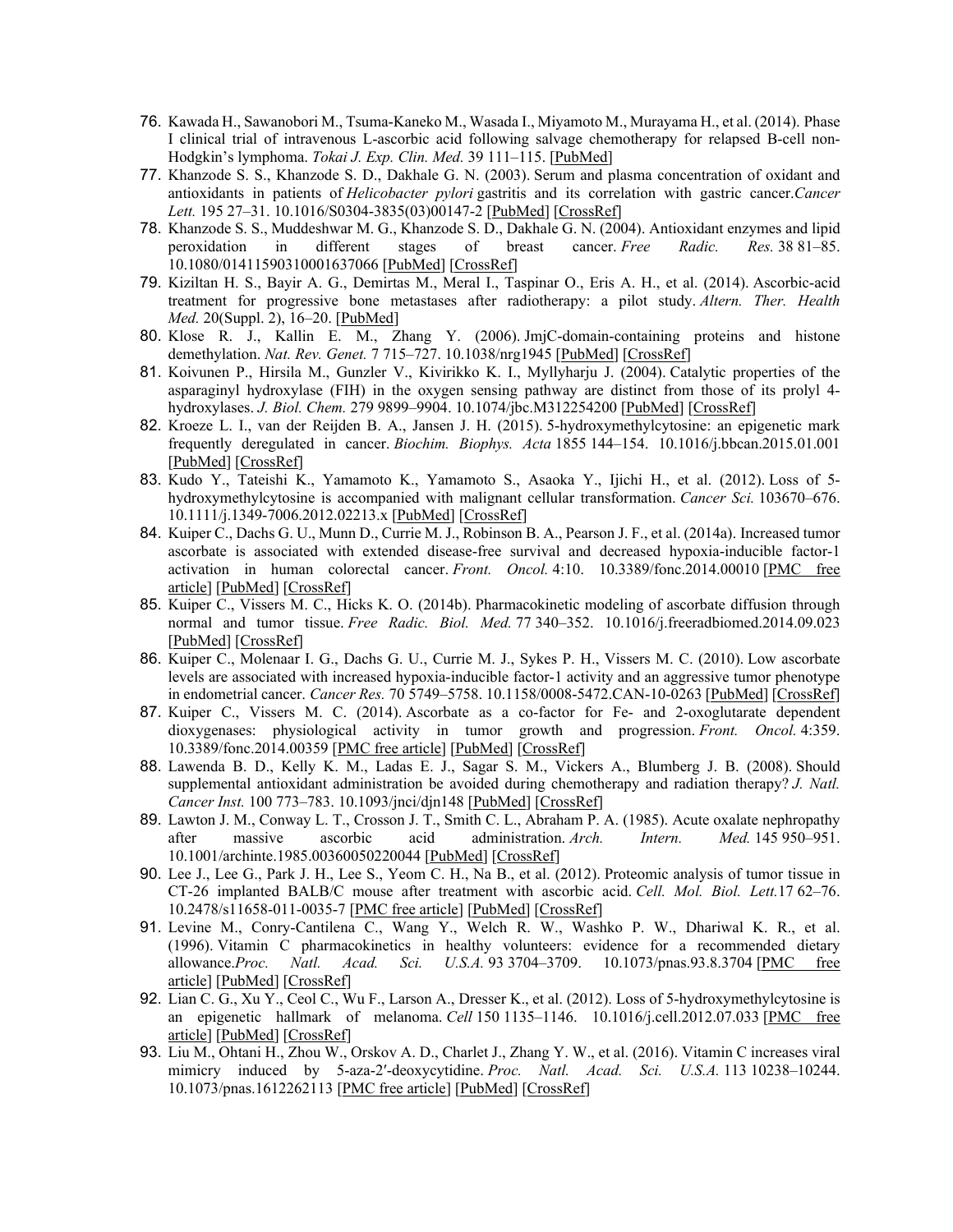- 94. Low F. M., Hampton M. B., Winterbourn C. C. (2008). Peroxiredoxin 2 and peroxide metabolism in the erythrocyte. *Antioxid. Redox Signal.* 10 1621–1630. 10.1089/ars.2008.2081 [\[PubMed\]](https://www.ncbi.nlm.nih.gov/pubmed/18479207) [\[CrossRef\]](https://dx.doi.org/10.1089%2Fars.2008.2081)
- 95. Lykkesfeldt J., Poulsen H. E. (2010). Is vitamin C supplementation beneficial? Lessons learned from randomised controlled trials. *Br. J. Nutr.* 103 1251–1259. 10.1017/S0007114509993229 [\[PubMed\]](https://www.ncbi.nlm.nih.gov/pubmed/20003627) [\[CrossRef\]](https://dx.doi.org/10.1017%2FS0007114509993229)
- 96. Ma Y., Chapman J., Levine M., Polireddy K., Drisko J., Chen Q. (2014). High-dose parenteral ascorbate enhanced chemosensitivity of ovarian cancer and reduced toxicity of chemotherapy. *Sci. Transl. Med.* 6:222ra18. 10.1126/scitranslmed.3007154 [\[PubMed\]](https://www.ncbi.nlm.nih.gov/pubmed/24500406) [\[CrossRef\]](https://dx.doi.org/10.1126%2Fscitranslmed.3007154)
- 97. Ma Y., Sullivan G. G., Schrick E., Choi I. Y., He Z., Lierman J., et al. (2013). A convenient method for measuring blood ascorbate concentrations in patients receiving high-dose intravenous ascorbate.*J. Am. Coll Nutr.* 32 187–193. 10.1080/07315724.2013.791167 [\[PMC free article\]](https://www.ncbi.nlm.nih.gov/pmc/articles/PMC3725640/) [\[PubMed\]](https://www.ncbi.nlm.nih.gov/pubmed/23885992) [\[CrossRef\]](https://dx.doi.org/10.1080%2F07315724.2013.791167)
- 98. Mahdavi R., Faramarzi E., Seyedrezazadeh E., Mohammad-Zadeh M., Pourmoghaddam M. (2009). Evaluation of oxidative stress, antioxidant status and serum vitamin C levels in cancer patients. *Biol. Trace Elem. Res.* 130 1–6. 10.1007/s12011-008-8309-2 [\[PubMed\]](https://www.ncbi.nlm.nih.gov/pubmed/19148586) [\[CrossRef\]](https://dx.doi.org/10.1007%2Fs12011-008-8309-2)
- 99. Mamede A. C., Pires A. S., Abrantes A. M., Tavares S. D., Goncalves A. C., Casalta-Lopes J. E., et al. (2012). Cytotoxicity of ascorbic acid in a human colorectal adenocarcinoma cell line (WiDr): in vitro and in vivo studies. *Nutr. Cancer* 64 1049–1057. 10.1080/01635581.2012.713539 [\[PubMed\]](https://www.ncbi.nlm.nih.gov/pubmed/22974001) [\[CrossRef\]](https://dx.doi.org/10.1080%2F01635581.2012.713539)
- 100. Manning J., Mitchell B., Appadurai D. A., Shakya A., Pierce L. J., Wang H., et al. (2013). Vitamin C promotes maturation of T-cells. *Antioxid. Redox Signal.* 19 2054–2067. 10.1089/ars.2012.4988[\[PMC free](https://www.ncbi.nlm.nih.gov/pmc/articles/PMC3869442/)  [article\]](https://www.ncbi.nlm.nih.gov/pmc/articles/PMC3869442/) [\[PubMed\]](https://www.ncbi.nlm.nih.gov/pubmed/23249337) [\[CrossRef\]](https://dx.doi.org/10.1089%2Fars.2012.4988)
- 101. Marcus S. L., Petrylak D. P., Dutcher J. P., Paietta E., Ciobanu N., Strauman J., et al. (1991). Hypovitaminosis C in patients treated with high-dose interleukin 2 and lymphokine-activated killer cells. *Am. J. Clin. Nutr.* 54(6 Suppl.),1292S–1297S. 10.1093/ajcn/54.6.1292s [\[PubMed\]](https://www.ncbi.nlm.nih.gov/pubmed/1962585) [\[CrossRef\]](https://dx.doi.org/10.1093%2Fajcn%2F54.6.1292s)
- 102. Mayland C. R., Bennett M. I., Allan K. (2005). Vitamin C deficiency in cancer patients. *Palliat Med.*19 17–20. 10.1191/0269216305pm970oa [\[PubMed\]](https://www.ncbi.nlm.nih.gov/pubmed/15690864) [\[CrossRef\]](https://dx.doi.org/10.1191%2F0269216305pm970oa)
- 103. Mehdi W. A., Zainulabdeen J. A., Mehde A. A. (2013). Investigation of the antioxidant status in multiple myeloma patients: effects of therapy. *Asian Pac. J. Cancer Prev.* 14 3663–3667. 10.7314/APJCP.2013.14.6.3663 [\[PubMed\]](https://www.ncbi.nlm.nih.gov/pubmed/23886162) [\[CrossRef\]](https://dx.doi.org/10.7314%2FAPJCP.2013.14.6.3663)
- 104. Mikirova N., Casciari J., Riordan N., Hunninghake R. (2013). Clinical experience with intravenous administration of ascorbic acid: achievable levels in blood for different states of inflammation and disease in cancer patients. *J. Transl. Med.* 11:191. 10.1186/1479-5876-11-191 [\[PMC free article\]](https://www.ncbi.nlm.nih.gov/pmc/articles/PMC3751545/)[\[PubMed\]](https://www.ncbi.nlm.nih.gov/pubmed/23947403) [\[CrossRef\]](https://dx.doi.org/10.1186%2F1479-5876-11-191)<br>105. Mikirova N., Casciari J., Rogers A., Taylor P. (2012). Effect of high-dose intravenous vitamin C on
- Mikirova N., Casciari J., Rogers A., Taylor P. (2012). Effect of high-dose intravenous vitamin C on inflammation in cancer patients. *J. Transl. Med.* 10 189. 10.1186/1479-5876-10-189[\[PMC free](https://www.ncbi.nlm.nih.gov/pmc/articles/PMC3480897/)  [article\]](https://www.ncbi.nlm.nih.gov/pmc/articles/PMC3480897/) [\[PubMed\]](https://www.ncbi.nlm.nih.gov/pubmed/22963460) [\[CrossRef\]](https://dx.doi.org/10.1186%2F1479-5876-10-189)<br>106. Mikirova N., Riord
- 106. Mikirova N., Riordan N., Casciari J. (2016). Modulation of cytokines in cancer patients by intravenous ascorbate therapy. *Med. Sci. Monit.* 22 14–25. 10.12659/MSM.895368 [\[PMC free](https://www.ncbi.nlm.nih.gov/pmc/articles/PMC4756791/)  [article\]](https://www.ncbi.nlm.nih.gov/pmc/articles/PMC4756791/) [\[PubMed\]](https://www.ncbi.nlm.nih.gov/pubmed/26724916) [\[CrossRef\]](https://dx.doi.org/10.12659%2FMSM.895368)
- 107. Mingay M., Chaturvedi A., Bilenky M., Cao Q., Jackson L., Hui T., et al. (2017). Vitamin C-induced epigenomic remodelling in IDH1 mutant acute myeloid leukaemia. *Leukemia* 32 11–20. 10.1038/leu.2017.171 [\[PMC free article\]](https://www.ncbi.nlm.nih.gov/pmc/articles/PMC5770587/) [\[PubMed\]](https://www.ncbi.nlm.nih.gov/pubmed/28663574) [\[CrossRef\]](https://dx.doi.org/10.1038%2Fleu.2017.171)
- 108. Minor E. A., Court B. L., Young J. I., Wang G. (2013). Ascorbate induces Ten-eleven translocation (Tet) methylcytosine dioxygenase-mediated generation of 5-hydroxymethylcytosine. *J. Biol. Chem.*288 13669–13674. 10.1074/jbc.C113.464800 [\[PMC free article\]](https://www.ncbi.nlm.nih.gov/pmc/articles/PMC3650403/) [\[PubMed\]](https://www.ncbi.nlm.nih.gov/pubmed/23548903) [\[CrossRef\]](https://dx.doi.org/10.1074%2Fjbc.C113.464800)
- 109. Moertel C. G., Fleming T. R., Creagan E. T., Rubin J., O'Connell M. J., Ames M. M. (1985). Highdose vitamin C versus placebo in the treatment of patients with advanced cancer who have had no prior chemotherapy. A randomized double-blind comparison. *N. Engl. J. Med.* 312 137–141. 10.1056/NEJM198501173120301 [\[PubMed\]](https://www.ncbi.nlm.nih.gov/pubmed/3880867) [\[CrossRef\]](https://dx.doi.org/10.1056%2FNEJM198501173120301)
- 110. Monti D. A., Mitchell E., Bazzan A. J., Littman S., Zabrecky G., Yeo C. J., et al. (2012). Phase I evaluation of intravenous ascorbic acid in combination with gemcitabine and erlotinib in patients with metastatic pancreatic cancer. *PLoS One* 7:e29794. 10.1371/journal.pone.0029794[\[PMC free](https://www.ncbi.nlm.nih.gov/pmc/articles/PMC3260161/)  [article\]](https://www.ncbi.nlm.nih.gov/pmc/articles/PMC3260161/) [\[PubMed\]](https://www.ncbi.nlm.nih.gov/pubmed/22272248) [\[CrossRef\]](https://dx.doi.org/10.1371%2Fjournal.pone.0029794)
- 111. Muhlhofer A., Mrosek S., Schlegel B., Trommer W., Rozario F., Bohles H., et al. (2004). High-dose intravenous vitamin C is not associated with an increase of pro-oxidative biomarkers. *Eur. J. Clin. Nutr.* 58 1151–1158. 10.1038/sj.ejcn.1601943 [\[PubMed\]](https://www.ncbi.nlm.nih.gov/pubmed/15054428) [\[CrossRef\]](https://dx.doi.org/10.1038%2Fsj.ejcn.1601943)
- 112. Murata A., Morishige F., Yamaguchi H. (1982). Prolongation of survival times of terminal cancer patients by administration of large doses of ascorbate. *Int. J. Vitam Nutr. Res. Suppl.* 23 103–113. [\[PubMed\]](https://www.ncbi.nlm.nih.gov/pubmed/6811475)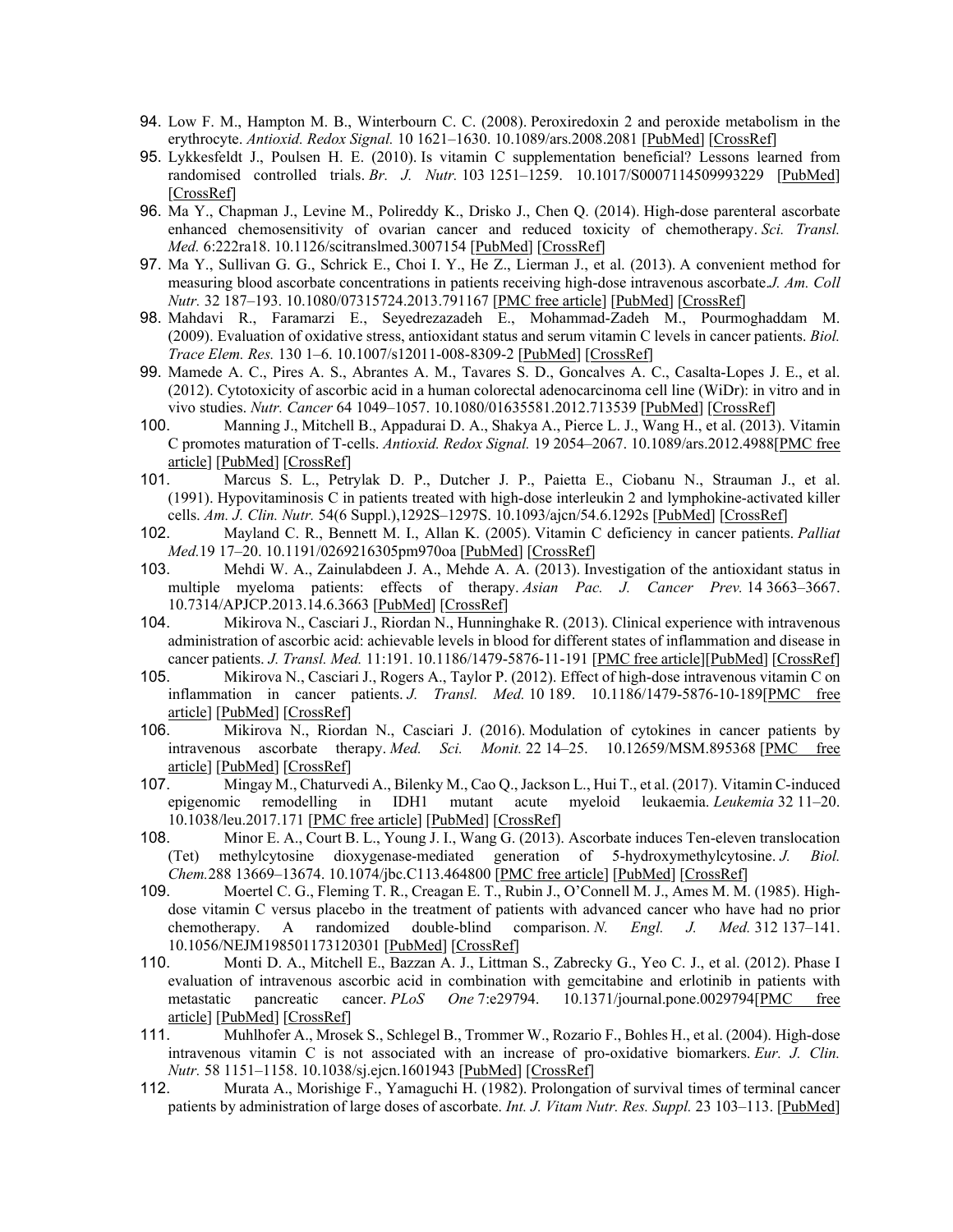- 113. Nannya Y., Shinohara A., Ichikawa M., Kurokawa M. (2014). Serial profile of vitamins and trace elements during the acute phase of allogeneic stem cell transplantation. *Biol. Blood Marrow Transplant.* 20 430–434. 10.1016/j.bbmt.2013.12.554 [\[PubMed\]](https://www.ncbi.nlm.nih.gov/pubmed/24333749) [\[CrossRef\]](https://dx.doi.org/10.1016%2Fj.bbmt.2013.12.554)
- 114. Nielsen T. K., Hojgaard M., Andersen J. T., Jorgensen N. R., Zerahn B., Kristensen B., et al. (2017). Weekly ascorbic acid infusion in castration-resistant prostate cancer patients: a single-arm phase II trial. *Transl. Androl. Urol.* 6 517–528. 10.21037/tau.2017.04.42 [\[PMC free article\]](https://www.ncbi.nlm.nih.gov/pmc/articles/PMC5503969/) [\[PubMed\]](https://www.ncbi.nlm.nih.gov/pubmed/28725594) [\[CrossRef\]](https://dx.doi.org/10.21037%2Ftau.2017.04.42)
- 115. Nielsen T. K., Hojgaard M., Andersen J. T., Poulsen H. E., Lykkesfeldt J., Mikines K. J. (2015). Elimination of ascorbic acid after high-dose infusion in prostate cancer patients: a pharmacokinetic evaluation. *Basic Clin. Pharmacol. Toxicol.* 116 343-348. 10.1111/bcpt.12323 [\[PubMed\]](https://www.ncbi.nlm.nih.gov/pubmed/25220574) [\[CrossRef\]](https://dx.doi.org/10.1111%2Fbcpt.12323)
- 116. Oak A. S., Jaleel T., Fening K., Pavlidakey P. G., Sami N. (2016). A case of scurvy associated with nilotinib. *J. Cutan Pathol.* 43 725–726. 10.1111/cup.12715 [\[PubMed\]](https://www.ncbi.nlm.nih.gov/pubmed/27124705) [\[CrossRef\]](https://dx.doi.org/10.1111%2Fcup.12715) 117. Padayatty S. J., Riordan H. D., Hewitt S. M., Katz A., Hoffer L. J., Levine
- 117. Padayatty S. J., Riordan H. D., Hewitt S. M., Katz A., Hoffer L. J., Levine M. (2006). Intravenously administered vitamin C as cancer therapy: three cases. *CMAJ* 174 937–942. 10.1503/cmaj.050346[\[PMC free](https://www.ncbi.nlm.nih.gov/pmc/articles/PMC1405876/)  [article\]](https://www.ncbi.nlm.nih.gov/pmc/articles/PMC1405876/) [\[PubMed\]](https://www.ncbi.nlm.nih.gov/pubmed/16567755) [\[CrossRef\]](https://dx.doi.org/10.1503%2Fcmaj.050346)<br>118. Padavatty S. J., Sur
- Padayatty S. J., Sun A. Y., Chen Q., Espey M. G., Drisko J., Levine M. (2010). Vitamin C: intravenous use by complementary and alternative medicine practitioners and adverse effects. *PLoS One* 5:e11414. 10.1371/journal.pone.0011414 [\[PMC free article\]](https://www.ncbi.nlm.nih.gov/pmc/articles/PMC2898816/) [\[PubMed\]](https://www.ncbi.nlm.nih.gov/pubmed/20628650) [\[CrossRef\]](https://dx.doi.org/10.1371%2Fjournal.pone.0011414)
- 119. Padayatty S. J., Sun H., Wang Y., Riordan H. D., Hewitt S. M., Katz A., et al. (2004). Vitamin C pharmacokinetics: implications for oral and intravenous use. *Ann. Int. Med.* 140 533–537. 10.7326/0003- 4819-140-7-200404060-00010 [\[PubMed\]](https://www.ncbi.nlm.nih.gov/pubmed/15068981) [\[CrossRef\]](https://dx.doi.org/10.7326%2F0003-4819-140-7-200404060-00010)
- 120. Park J. H., Davis K. R., Lee G., Jung M., Jung Y., Park J., et al. (2012). Ascorbic acid alleviates toxicity of paclitaxel without interfering with the anticancer efficacy in mice. *Nutr. Res.* 32 873–883. 10.1016/j.nutres.2012.09.011 [\[PubMed\]](https://www.ncbi.nlm.nih.gov/pubmed/23176798) [\[CrossRef\]](https://dx.doi.org/10.1016%2Fj.nutres.2012.09.011)
- 121. Park S., Ahn E. S., Lee S., Jung M., Park J. H., Yi S. Y., et al. (2009). Proteomic analysis reveals upregulation of RKIP in S-180 implanted BALB/C mouse after treatment with ascorbic acid. *J. Cell Biochem.* 106 1136–1145. 10.1002/jcb.22097 [\[PubMed\]](https://www.ncbi.nlm.nih.gov/pubmed/19224539) [\[CrossRef\]](https://dx.doi.org/10.1002%2Fjcb.22097)
- 122. Parrow N. L., Leshin J. A., Levine M. (2013). Parenteral ascorbate as a cancer therapeutic: a reassessment based on pharmacokinetics. *Antioxid. Redox Signal.* 19 2141–2156. 10.1089/ars.2013.5372 [\[PMC free article\]](https://www.ncbi.nlm.nih.gov/pmc/articles/PMC3869468/) [\[PubMed\]](https://www.ncbi.nlm.nih.gov/pubmed/23621620) [\[CrossRef\]](https://dx.doi.org/10.1089%2Fars.2013.5372)
- 123. Polireddy K., Dong R., Reed G., Yu J., Chen P., Williamson S., et al. (2017). High dose parenteral ascorbate inhibited pancreatic cancer growth and metastasis: mechanisms and a Phase I/IIa study.*Sci. Rep.* 7:17188. 10.1038/s41598-017-17568-8 [\[PMC free article\]](https://www.ncbi.nlm.nih.gov/pmc/articles/PMC5719364/) [\[PubMed\]](https://www.ncbi.nlm.nih.gov/pubmed/29215048) [\[CrossRef\]](https://dx.doi.org/10.1038%2Fs41598-017-17568-8)
- 124. Pollard H. B., Levine M. A., Eidelman O., Pollard M. (2010). Pharmacological ascorbic acid suppresses syngeneic tumor growth and metastases in hormone-refractory prostate cancer. *In Vivo* 24249– 255. [\[PubMed\]](https://www.ncbi.nlm.nih.gov/pubmed/20554995)
- 125. Pullar J. M., Bayer S., Carr A. C. (2018). Appropriate handling, processing and analysis of blood samples is essential to avoid oxidation of vitamin C to dehydroascorbic acid. *Antioxidants* 7:E29. 10.3390/antiox7020029 [\[PMC free article\]](https://www.ncbi.nlm.nih.gov/pmc/articles/PMC5836019/) [\[PubMed\]](https://www.ncbi.nlm.nih.gov/pubmed/29439480) [\[CrossRef\]](https://dx.doi.org/10.3390%2Fantiox7020029)
- 126. Quinn J., Gerber B., Fouche R., Kenyon K., Blom Z., Muthukanagaraj P. (2017). Effect of highdose vitamin C infusion in a glucose-6-phosphate dehydrogenase-deficient patient. *Case Rep. Med.*2017:5202606. 10.1155/2017/5202606 [\[PMC free article\]](https://www.ncbi.nlm.nih.gov/pmc/articles/PMC5727655/) [\[PubMed\]](https://www.ncbi.nlm.nih.gov/pubmed/29317868) [\[CrossRef\]](https://dx.doi.org/10.1155%2F2017%2F5202606)
- 127. Ramaswamy G., Krishnamoorthy L. (1996). Serum carotene, vitamin A, and vitamin C levels in breast cancer and cancer of the uterine cervix. *Nutr. Cancer* 25 173–177. 10.1080/01635589609514439 [\[PubMed\]](https://www.ncbi.nlm.nih.gov/pubmed/8710686) [\[CrossRef\]](https://dx.doi.org/10.1080%2F01635589609514439)
- 128. Rasheed M., Roberts C. H., Gupta G., Fisher B. J., Leslie K., Simmons G. L., et al. (2017). Low plasma vitamin C levels in patients undergoing stem cell transplantation (Abstract). *Biol. Blood Marrow Transpl.* 23 S225–S226. 10.1016/j.bbmt.2016.12.446 [\[CrossRef\]](https://dx.doi.org/10.1016%2Fj.bbmt.2016.12.446)
- 129. Raymond Y. C., Glenda C. S., Meng L. K. (2016). Effects of high doses of vitamin C on cancer patients in singapore: nine cases. *Integr. Cancer Ther.* 15 197–204. 10.1177/1534735415622010[\[PMC free](https://www.ncbi.nlm.nih.gov/pmc/articles/PMC5736057/)  [article\]](https://www.ncbi.nlm.nih.gov/pmc/articles/PMC5736057/) [\[PubMed\]](https://www.ncbi.nlm.nih.gov/pubmed/26679971) [\[CrossRef\]](https://dx.doi.org/10.1177%2F1534735415622010)
- 130. Rees D. C., Kelsey H., Richards J. D. (1993). Acute haemolysis induced by high dose ascorbic acid in glucose-6-phosphate dehydrogenase deficiency. *BMJ* 306 841–842. 10.1136/bmj.306.6881.841 [\[PMC](https://www.ncbi.nlm.nih.gov/pmc/articles/PMC1677333/)  [free article\]](https://www.ncbi.nlm.nih.gov/pmc/articles/PMC1677333/) [\[PubMed\]](https://www.ncbi.nlm.nih.gov/pubmed/8490379) [\[CrossRef\]](https://dx.doi.org/10.1136%2Fbmj.306.6881.841)
- 131. Reuter S., Gupta S. C., Chaturvedi M. M., Aggarwal B. B. (2010). Oxidative stress, inflammation, and cancer: how are they linked? *Free Radic. Biol. Med.* 49 1603–1616. 10.1016/j.freeradbiomed.2010.09.006 [\[PMC free article\]](https://www.ncbi.nlm.nih.gov/pmc/articles/PMC2990475/) [\[PubMed\]](https://www.ncbi.nlm.nih.gov/pubmed/20840865) [\[CrossRef\]](https://dx.doi.org/10.1016%2Fj.freeradbiomed.2010.09.006)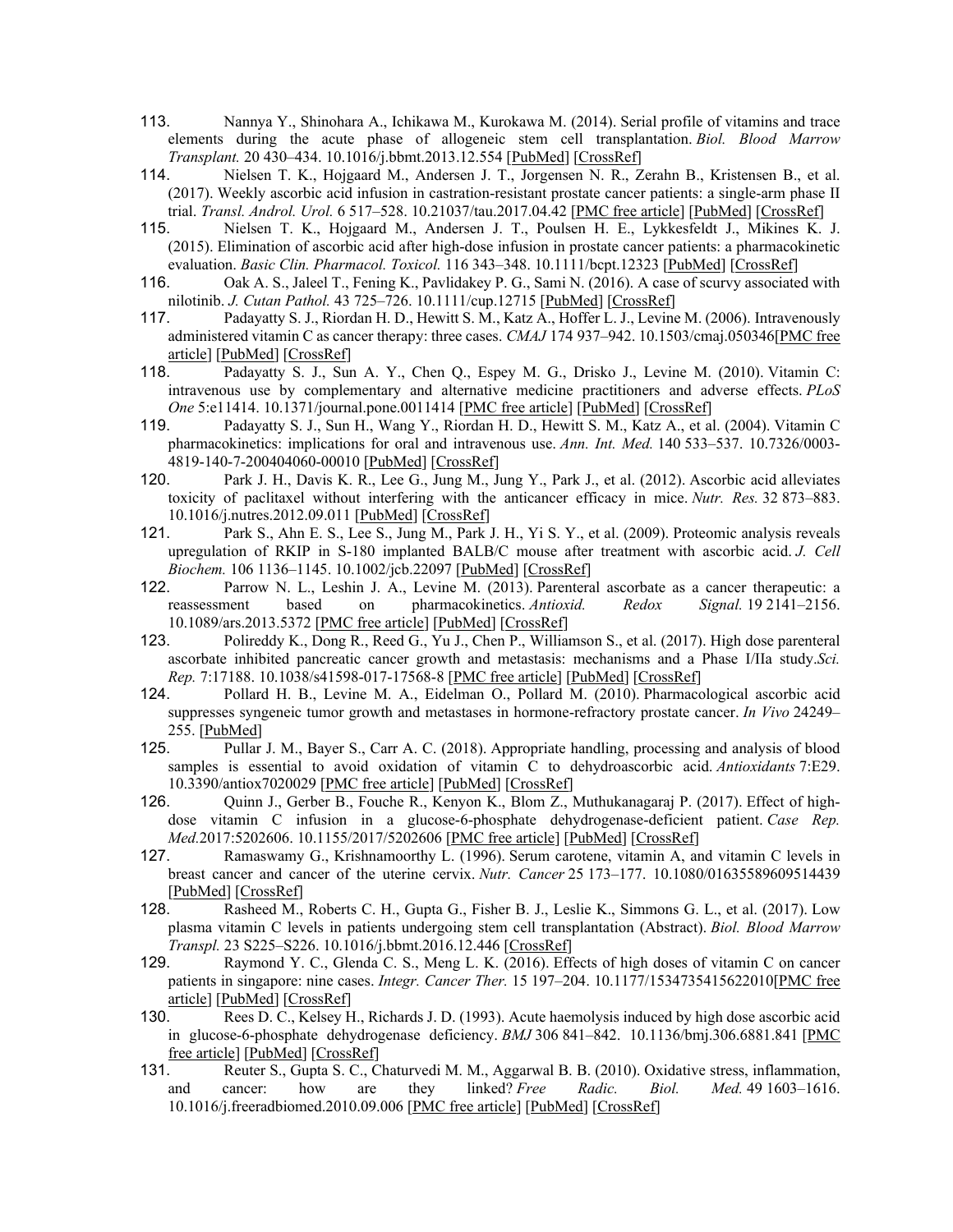- 132. Riordan H. D., Casciari J. J., Gonzalez M. J., Riordan N. H., Miranda-Massari J. R., Taylor P., et al. (2005). A pilot clinical study of continuous intravenous ascorbate in terminal cancer patients. *PR Health Sci. J.* 24 269–276. [\[PubMed\]](https://www.ncbi.nlm.nih.gov/pubmed/16570523)
- 133. Riordan H. D., Riordan N. H., Jackson J. A., Casciari J. J., Hunninghake R., Gonzalez M. J., et al. (2004). Intravenous vitamin C as a chemotherapy agent: a report on clinical cases. *PR Health Sci. J.*23 115– 118. [\[PubMed\]](https://www.ncbi.nlm.nih.gov/pubmed/15377059)
- 134. Robitaille L., Mamer O. A., Miller W. H., Jr., Levine M., Assouline S., Melnychuk D., et al. (2009). Oxalic acid excretion after intravenous ascorbic acid administration. *Metabolism* 58 263–269. 10.1016/j.metabol.2008.09.023 [\[PMC free article\]](https://www.ncbi.nlm.nih.gov/pmc/articles/PMC3482487/) [\[PubMed\]](https://www.ncbi.nlm.nih.gov/pubmed/19154961) [\[CrossRef\]](https://dx.doi.org/10.1016%2Fj.metabol.2008.09.023)
- 135. Rouleau L., Antony A. N., Bisetto S., Newberg A., Doria C., Levine M., et al. (2016). Synergistic effects of ascorbate and sorafenib in hepatocellular carcinoma: new insights into ascorbate cytotoxicity. *Free Radic. Biol. Med.* 95 308–322. 10.1016/j.freeradbiomed.2016.03.031[\[PMC free article\]](https://www.ncbi.nlm.nih.gov/pmc/articles/PMC4867251/) [\[PubMed\]](https://www.ncbi.nlm.nih.gov/pubmed/27036367) [\[CrossRef\]](https://dx.doi.org/10.1016%2Fj.freeradbiomed.2016.03.031)
- 136. Savini I., Rossi A., Pierro C., Avigliano L., Catani M. V. (2008). SVCT1 and SVCT2: key proteins for vitamin C uptake. *Amino Acids* 34 347–355. 10.1007/s00726-007-0555-7 [\[PubMed\]](https://www.ncbi.nlm.nih.gov/pubmed/17541511) [\[CrossRef\]](https://dx.doi.org/10.1007%2Fs00726-007-0555-7)
- 137. Schoenfeld J. D., Sibenaller Z. A., Mapuskar K. A., Wagner B. A., Cramer-Morales K. L., Furqan M., et al. (2017). O2- and H2O2-Mediated Disruption of Fe metabolism causes the differential susceptibility of NSCLC and GBM Cancer cells to pharmacological ascorbate. *Cancer Cell.* 31487.e8–500.e8. 10.1016/j.ccell.2017.02.018 [\[PMC free article\]](https://www.ncbi.nlm.nih.gov/pmc/articles/PMC5497844/) [\[PubMed\]](https://www.ncbi.nlm.nih.gov/pubmed/28366679) [\[CrossRef\]](https://dx.doi.org/10.1016%2Fj.ccell.2017.02.018)
- 138. Seely D., Stempak D., Baruchel S. (2007). A strategy for controlling potential interactions between natural health products and chemotherapy: a review in pediatric oncology. *J. Pediatr. Hematol. Oncol.* 29 32–47. 10.1097/MPH.0b013e3180310521 [\[PubMed\]](https://www.ncbi.nlm.nih.gov/pubmed/17230065) [\[CrossRef\]](https://dx.doi.org/10.1097%2FMPH.0b013e3180310521)
- 139. Serrano O. K., Parrow N. L., Violet P. C., Yang J., Zornjak J., Basseville A., et al. (2015). Antitumor effect of pharmacologic ascorbate in the B16 murine melanoma model. *Free Radic. Biol. Med.* 87193–203. 10.1016/j.freeradbiomed.2015.06.032 [\[PubMed\]](https://www.ncbi.nlm.nih.gov/pubmed/26119785) [\[CrossRef\]](https://dx.doi.org/10.1016%2Fj.freeradbiomed.2015.06.032)
- 140. Sestili P., Brandi G., Brambilla L., Cattabeni F., Cantoni O. (1996). Hydrogen peroxide mediates the killing of U937 tumor cells elicited by pharmacologically attainable concentrations of ascorbic acid: cell death prevention by extracellular catalase or catalase from cocultured erythrocytes or fibroblasts.*J. Pharmacol. Exp. Ther.* 277 1719–1725. [\[PubMed\]](https://www.ncbi.nlm.nih.gov/pubmed/8667243)
- 141. Sharma A., Tripathi M., Satyam A., Kumar L. (2009). Study of antioxidant levels in patients with multiple myeloma. *Leuk Lymphoma* 50 809–815. 10.1080/10428190902802323 [\[PubMed\]](https://www.ncbi.nlm.nih.gov/pubmed/19452319) [\[CrossRef\]](https://dx.doi.org/10.1080%2F10428190902802323)
- 142. Shenoy N., Bhagat T., Nieves E., Stenson M., Lawson J., Choudhary G. S., et al. (2017). Upregulation of TET activity with ascorbic acid induces epigenetic modulation of lymphoma cells.*Blood Cancer J.* 7:e587. 10.1038/bcj.2017.65 [\[PMC free article\]](https://www.ncbi.nlm.nih.gov/pmc/articles/PMC5549257/) [\[PubMed\]](https://www.ncbi.nlm.nih.gov/pubmed/28731456) [\[CrossRef\]](https://dx.doi.org/10.1038%2Fbcj.2017.65)
- 143. Shinozaki K., Hosokawa Y., Hazawa M., Kashiwakura I., Okumura K., Kaku T., et al. (2011). Ascorbic acid enhances radiation-induced apoptosis in an HL60 human leukemia cell line. *J. Radiat. Res.* 52 229–237. 10.1269/jrr.10089 [\[PubMed\]](https://www.ncbi.nlm.nih.gov/pubmed/21343676) [\[CrossRef\]](https://dx.doi.org/10.1269%2Fjrr.10089)
- 144. Simone C. B., II, Simone N. L., Simone V. (2007). Antioxidants and other nutrients do not interfere with chemotherapy or radiation therapy and can increase kill and increase survival, part 1. *Altern. Ther. Health Med.* 13 22–28. [\[PubMed\]](https://www.ncbi.nlm.nih.gov/pubmed/17283738)
- 145. Song M. H., Nair V. S., Oh K. I. (2017). Vitamin C enhances the expression of IL17 in a Jmjd2 dependent manner. *BMB Rep.* 50 49-54. 10.5483/BMBRep.2017.50.1.193 [\[PMC free article\]](https://www.ncbi.nlm.nih.gov/pmc/articles/PMC5319665/)[\[PubMed\]](https://www.ncbi.nlm.nih.gov/pubmed/27931518) [\[CrossRef\]](https://dx.doi.org/10.5483%2FBMBRep.2017.50.1.193)
- 146. Stephenson C. M., Levin R. D., Spector T., Lis C. G. (2013). Phase I clinical trial to evaluate the safety, tolerability, and pharmacokinetics of high-dose intravenous ascorbic acid in patients with advanced cancer. *Cancer Chemother. Pharmacol.* 72 139–146. 10.1007/s00280-013-2179-9[\[PMC free](https://www.ncbi.nlm.nih.gov/pmc/articles/PMC3691494/)  [article\]](https://www.ncbi.nlm.nih.gov/pmc/articles/PMC3691494/) [\[PubMed\]](https://www.ncbi.nlm.nih.gov/pubmed/23670640) [\[CrossRef\]](https://dx.doi.org/10.1007%2Fs00280-013-2179-9)
- 147. Takahashi H., Mizuno H., Yanagisawa A. (2012). High-dose intravenous vitamin C improves quality of life in cancer patients. *Personal. Med. Universe.* 2 49–53. 10.1016/j.pmu.2012.05.008 [\[CrossRef\]](https://dx.doi.org/10.1016%2Fj.pmu.2012.05.008)
- 148. Takemura Y., Satoh M., Satoh K., Hamada H., Sekido Y., Kubota S. (2010). High dose of ascorbic acid induces cell death in mesothelioma cells. *Biochem. Biophys. Res. Commun.* 394 249–253. 10.1016/j.bbrc.2010.02.012 [\[PubMed\]](https://www.ncbi.nlm.nih.gov/pubmed/20171954) [\[CrossRef\]](https://dx.doi.org/10.1016%2Fj.bbrc.2010.02.012)
- 149. Tang Z., Du X., Louie R. F., Kost G. J. (2000). Effects of drugs on glucose measurements with handheld glucose meters and a portable glucose analyzer. *Am. J. Clin. Pathol.* 113 75–86. 10.1309/QAW1- X5XW-BVRQ-5LKQ [\[PubMed\]](https://www.ncbi.nlm.nih.gov/pubmed/10631860) [\[CrossRef\]](https://dx.doi.org/10.1309%2FQAW1-X5XW-BVRQ-5LKQ)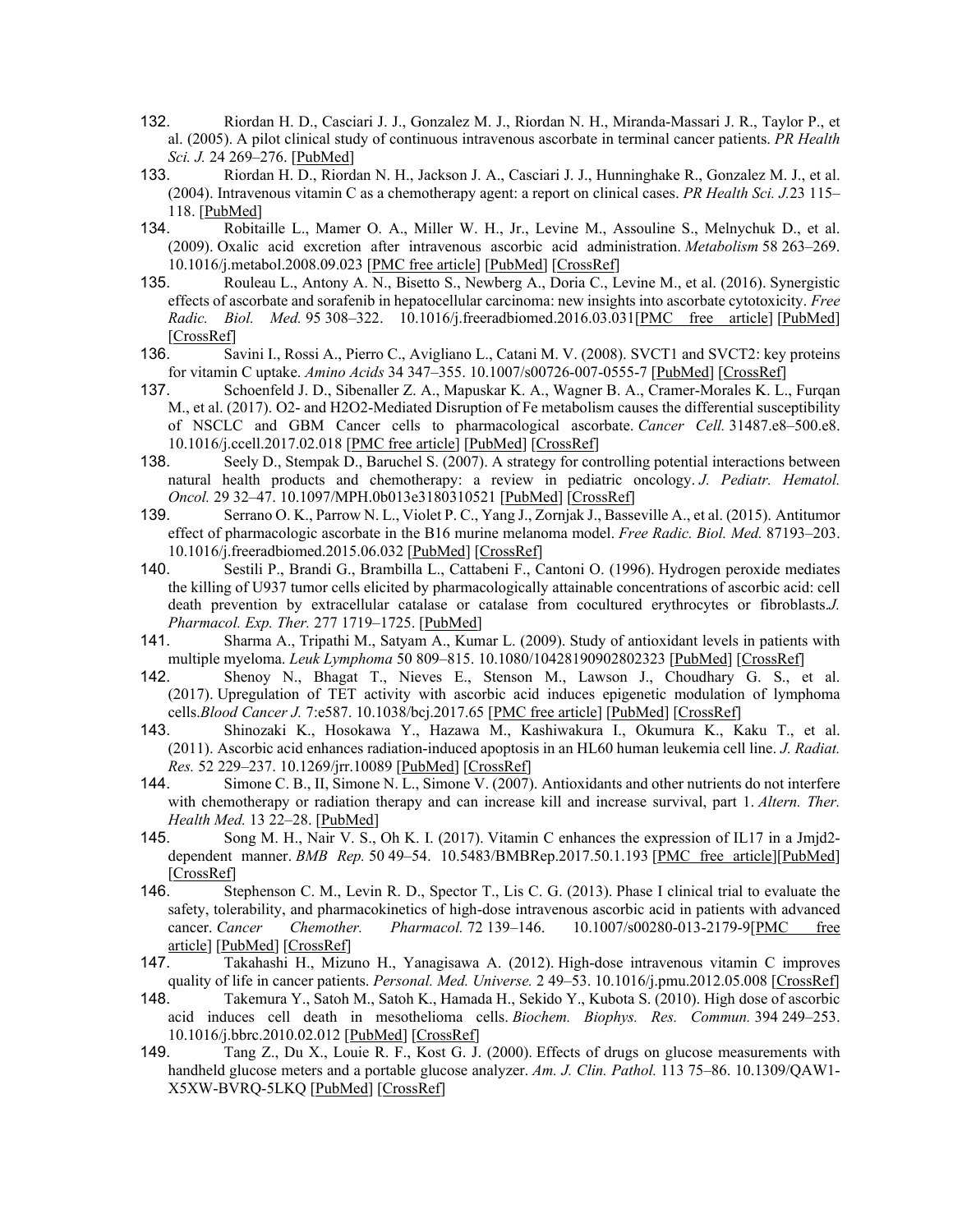- 150. Torun M., Yardim S., Gonenc A., Sargin H., Menevse A., Simsek B. (1995). Serum beta-carotene, vitamin E, vitamin C and malondialdehyde levels in several types of cancer. *J. Clin. Pharm. Ther.* 20259– 263. 10.1111/j.1365-2710.1995.tb00660.x [\[PubMed\]](https://www.ncbi.nlm.nih.gov/pubmed/8576292) [\[CrossRef\]](https://dx.doi.org/10.1111%2Fj.1365-2710.1995.tb00660.x)
- 151. Tsukada Y., Fang J., Erdjument-Bromage H., Warren M. E., Borchers C. H., Tempst P., et al. (2006). Histone demethylation by a family of JmjC domain-containing proteins. *Nature* 439 811–816. 10.1038/nature04433 [\[PubMed\]](https://www.ncbi.nlm.nih.gov/pubmed/16362057) [\[CrossRef\]](https://dx.doi.org/10.1038%2Fnature04433)
- 152. Verrax J., Calderon P. B. (2008). The controversial place of vitamin C in cancer treatment. *Biochem. Pharmacol.* 76 1644–1652. 10.1016/j.bcp.2008.09.024 [*PubMed]* [*CrossRef]* 153. Verrax J., Calderon P. B. (2009). Pharmacologic concentrations of
- Verrax J., Calderon P. B. (2009). Pharmacologic concentrations of ascorbate are achieved by parenteral administration and exhibit antitumoral effects. *Free Radic. Biol. Med.* 47 32–40. 10.1016/j.freeradbiomed.2009.02.016 [\[PubMed\]](https://www.ncbi.nlm.nih.gov/pubmed/19254759) [\[CrossRef\]](https://dx.doi.org/10.1016%2Fj.freeradbiomed.2009.02.016)
- 154. Vollbracht C., Schneider B., Leendert V., Weiss G., Auerbach L., Beuth J. (2011). Intravenous vitamin C administration improves quality of life in breast cancer patients during chemo-/radiotherapy and aftercare: results of a retrospective, multicentre, epidemiological cohort study in Germany. *In Vivo* 25 983– 990. [\[PubMed\]](https://www.ncbi.nlm.nih.gov/pubmed/22021693)
- 155. Wang C., Lv H., Yang W., Li T., Fang T., Lv G., et al. (2017). SVCT-2 determines the sensitivity to ascorbate-induced cell death in cholangiocarcinoma cell lines and patient derived xenografts. *Cancer Lett.* 398 1–11. 10.1016/j.canlet.2017.03.039 [\[PubMed\]](https://www.ncbi.nlm.nih.gov/pubmed/28385602) [\[CrossRef\]](https://dx.doi.org/10.1016%2Fj.canlet.2017.03.039)
- 156. Wang G., Mustafi S., Camarena V., Volmar C. H., Huff T. C., Sant D. W., et al. (2017). Vitamin C sensitizes melanoma to BET inhibitors. *Cancer Res.* 78 572-583. [\[PMC free article\]](https://www.ncbi.nlm.nih.gov/pmc/articles/PMC5771981/) [\[PubMed\]](https://www.ncbi.nlm.nih.gov/pubmed/29180474)
- 157. Wang T., Chen K., Zeng X., Yang J., Wu Y., Shi X., et al. (2011). The histone demethylases Jhdm1a/1b enhance somatic cell reprogramming in a vitamin-C-dependent manner. *Cell Stem Cell* 9575– 587. 10.1016/j.stem.2011.10.005 [\[PubMed\]](https://www.ncbi.nlm.nih.gov/pubmed/22100412) [\[CrossRef\]](https://dx.doi.org/10.1016%2Fj.stem.2011.10.005)
- 158. Weijl N. I., Hopman G. D., Wipkink-Bakker A., Lentjes E. G., Berger H. M., Cleton F. J., et al. (1998). Cisplatin combination chemotherapy induces a fall in plasma antioxidants of cancer patients.*Ann. Oncol.* 9 1331–1337. 10.1023/A:1008407014084 [\[PubMed\]](https://www.ncbi.nlm.nih.gov/pubmed/9932164) [\[CrossRef\]](https://dx.doi.org/10.1023%2FA%3A1008407014084)
- 159. Welsh J. L., Wagner B. A., van't Erve T. J., Zehr P. S., Berg D. J., Halfdanarson T. R., et al. (2013). Pharmacological ascorbate with gemcitabine for the control of metastatic and node-positive pancreatic cancer (PACMAN): results from a phase I clinical trial. *Cancer Chemother. Pharmacol.*71 765– 775. 10.1007/s00280-013-2070-8 [\[PMC free article\]](https://www.ncbi.nlm.nih.gov/pmc/articles/PMC3587047/) [\[PubMed\]](https://www.ncbi.nlm.nih.gov/pubmed/23381814) [\[CrossRef\]](https://dx.doi.org/10.1007%2Fs00280-013-2070-8)
- 160. Wilkes J. G., O'Leary B. R., Du J., Klinger A. R., Sibenaller Z. A., Doskey C. M., et al. (2018). Pharmacologic ascorbate (P-AscH(-)) suppresses hypoxia-inducible Factor-1alpha (HIF-1alpha) in pancreatic adenocarcinoma. *Clin. Exp. Metastasis.* 35 37–51. 10.1007/s10585-018-9876-z[\[PMC free](https://www.ncbi.nlm.nih.gov/pmc/articles/PMC5959274/)  [article\]](https://www.ncbi.nlm.nih.gov/pmc/articles/PMC5959274/) [\[PubMed\]](https://www.ncbi.nlm.nih.gov/pubmed/29396728) [\[CrossRef\]](https://dx.doi.org/10.1007%2Fs10585-018-9876-z)<br>161. Wilson M. K., Bagul
- Wilson M. K., Baguley B. C., Wall C., Jameson M. B., Findlay M. P. (2014). Review of high-dose intravenous vitamin C as an anticancer agent. *Asia Pac. J. Clin. Oncol.* 10 22–37. 10.1111/ajco.12173 [\[PubMed\]](https://www.ncbi.nlm.nih.gov/pubmed/24571058) [\[CrossRef\]](https://dx.doi.org/10.1111%2Fajco.12173)
- 162. Wohlrab C., Phillips E., Dachs G. U. (2017). Vitamin C transporters in cancer: current understanding and gaps in knowledge. *Front. Oncol.* 7:74. 10.3389/fonc.2017.00074 [\[PMC free](https://www.ncbi.nlm.nih.gov/pmc/articles/PMC5402541/)  [article\]](https://www.ncbi.nlm.nih.gov/pmc/articles/PMC5402541/) [\[PubMed\]](https://www.ncbi.nlm.nih.gov/pubmed/28484682) [\[CrossRef\]](https://dx.doi.org/10.3389%2Ffonc.2017.00074)
- 163. Wong K., Thomson C., Bailey R. R., McDiarmid S., Gardner J. (1994). Acute oxalate nephropathy after a massive intravenous dose of vitamin C. *Aust. N. Z. J. Med.* 24 410–411. 10.1111/j.1445- 5994.1994.tb01477.x [\[PubMed\]](https://www.ncbi.nlm.nih.gov/pubmed/7980244) [\[CrossRef\]](https://dx.doi.org/10.1111%2Fj.1445-5994.1994.tb01477.x)
- 164. Xia J., Xu H., Zhang X., Allamargot C., Coleman K. L., Nessler R., et al. (2017). Multiple myeloma tumor cells are selectively killed by pharmacologically-dosed ascorbic acid. *EBioMedicine* 18 41–49. 10.1016/j.ebiom.2017.02.011 [\[PMC free article\]](https://www.ncbi.nlm.nih.gov/pmc/articles/PMC5405162/) [\[PubMed\]](https://www.ncbi.nlm.nih.gov/pubmed/28229908) [\[CrossRef\]](https://dx.doi.org/10.1016%2Fj.ebiom.2017.02.011)
- 165. Yang G., Yan Y., Ma Y., Yang Y. (2017). Vitamin C at high concentrations induces cytotoxicity in malignant melanoma but promotes tumor growth at low concentrations. *Mol. Carcinog.* 56 1965–1976. 10.1002/mc.22654 [\[PubMed\]](https://www.ncbi.nlm.nih.gov/pubmed/28370562) [\[CrossRef\]](https://dx.doi.org/10.1002%2Fmc.22654)
- 166. Yeom C. H., Jung G. C., Song K. J. (2007). Changes of terminal cancer patients' health-related quality of life after high dose vitamin C administration. *J. Korean Med. Sci.* 22 7–11. 10.3346/jkms.2007.22.1.7 [\[PMC free article\]](https://www.ncbi.nlm.nih.gov/pmc/articles/PMC2693571/) [\[PubMed\]](https://www.ncbi.nlm.nih.gov/pubmed/17297243) [\[CrossRef\]](https://dx.doi.org/10.3346%2Fjkms.2007.22.1.7)
- 167. Yeom C. H., Lee G., Park J. H., Yu J., Park S., Yi S. Y., et al. (2009). High dose concentration administration of ascorbic acid inhibits tumor growth in BALB/C mice implanted with sarcoma 180 cancer cells via the restriction of angiogenesis. *J. Transl. Med.* 7:70. 10.1186/1479-5876-7-70[\[PMC free](https://www.ncbi.nlm.nih.gov/pmc/articles/PMC2732919/)  [article\]](https://www.ncbi.nlm.nih.gov/pmc/articles/PMC2732919/) [\[PubMed\]](https://www.ncbi.nlm.nih.gov/pubmed/19671184) [\[CrossRef\]](https://dx.doi.org/10.1186%2F1479-5876-7-70)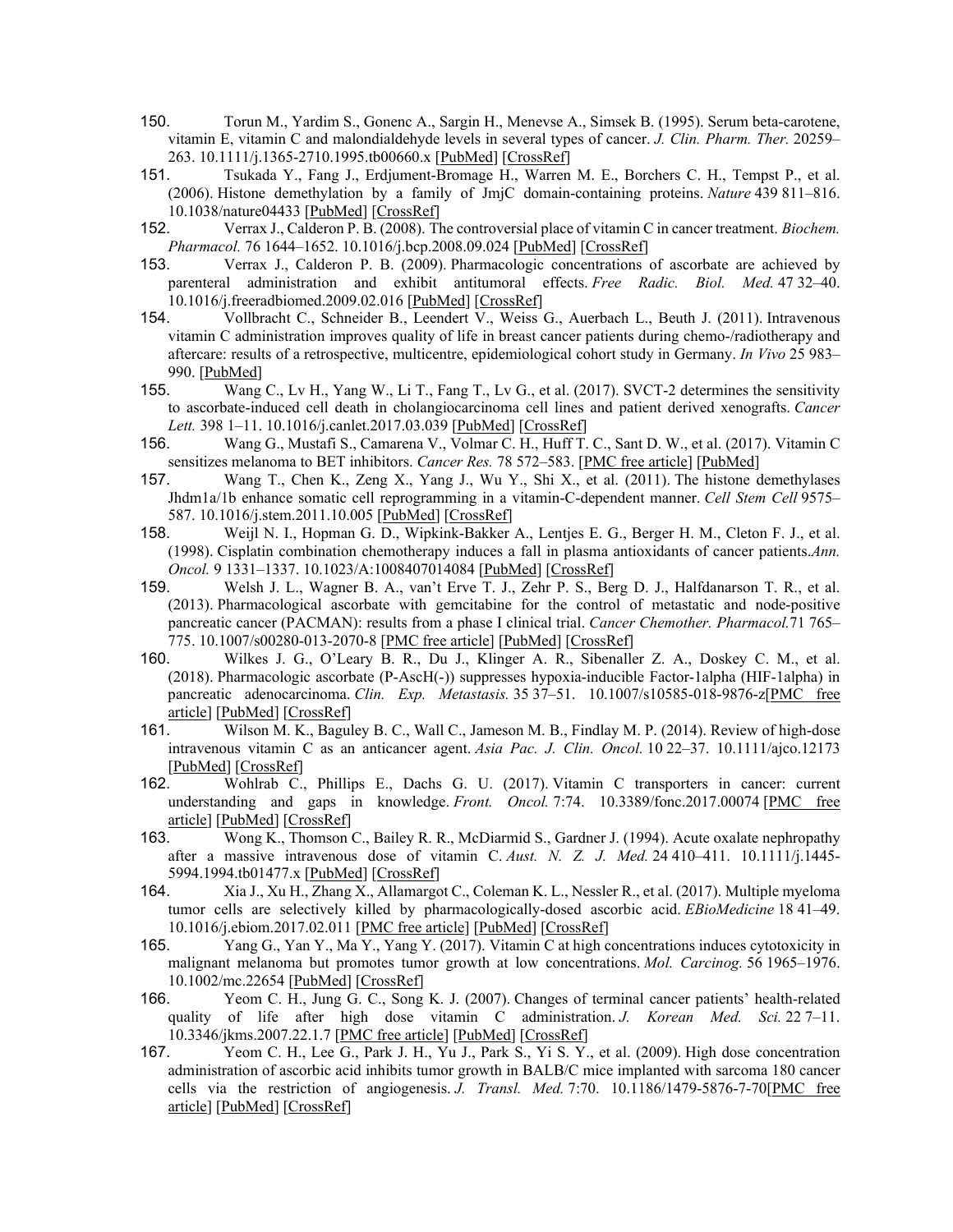- 168. Yin R., Mao S. Q., Zhao B., Chong Z., Yang Y., Zhao C., et al. (2013). Ascorbic acid enhances Tetmediated 5-methylcytosine oxidation and promotes DNA demethylation in mammals. *J. Am. Chem. Soc.* 135 10396–10403. 10.1021/ja4028346 [\[PubMed\]](https://www.ncbi.nlm.nih.gov/pubmed/23768208) [\[CrossRef\]](https://dx.doi.org/10.1021%2Fja4028346)
- 169. Yun J., Mullarky E., Lu C., Bosch K. N., Kavalier A., Rivera K., et al. (2015). Vitamin C selectively kills KRAS and BRAF mutant colorectal cancer cells by targeting GAPDH. *Science* 350 1391–1396. 10.1126/science.aaa5004 [\[PMC free article\]](https://www.ncbi.nlm.nih.gov/pmc/articles/PMC4778961/) [\[PubMed\]](https://www.ncbi.nlm.nih.gov/pubmed/26541605) [\[CrossRef\]](https://dx.doi.org/10.1126%2Fscience.aaa5004)
- 170. Zhang Z. Z., Lee E. E., Sudderth J., Yue Y., Zia A., Glass D., et al. (2016). Glutathione depletion, pentose phosphate pathway activation, and hemolysis in erythrocytes protecting cancer cells from vitamin C-induced oxidative stress. *J. Biol. Chem.* 291 22861–22867. 10.1074/jbc.C116.748848[\[PMC free](https://www.ncbi.nlm.nih.gov/pmc/articles/PMC5087709/)  [article\]](https://www.ncbi.nlm.nih.gov/pmc/articles/PMC5087709/) [\[PubMed\]](https://www.ncbi.nlm.nih.gov/pubmed/27660392) [\[CrossRef\]](https://dx.doi.org/10.1074%2Fjbc.C116.748848)
- 171. Zhao H., Zhu H., Huang J., Zhu Y., Hong M., Zhu H., et al. (2018). The synergy of vitamin C with decitabine activates TET2 in leukemic cells and significantly improves overall survival in elderly patients with acute myeloid leukemia. *Leuk Res.* 66 1–7. 10.1016/j.leukres.2017.12.009 [\[PubMed\]](https://www.ncbi.nlm.nih.gov/pubmed/29331774) [\[CrossRef\]](https://dx.doi.org/10.1016%2Fj.leukres.2017.12.009)
- 172. Shenoy N, Creagan E, Witzig T, Levine M. Ascorbic Acid in Cancer Treatment: Let the Phoenix Fly. *Cancer Cell*. 2018;34(5):700–706. doi:10.1016/j.ccell.2018.07.014
- 173. <https://www.cancer.gov/about-cancer/treatment/cam/hp/vitamin-c-pdq>

### **Artesunate References:**

1)Anderson, P. Intravenous Therapies in Oncology Practice: A Conversation with Paul Anderson, NMD. The Natural Medicine Journal. 2017, Nov. Vol 9 Issue 111

2) Anderson, P., Cochran, B., Osborne, V. Clinical Applications and Advanced Topics of IV Nutrient Therapies in Oncology. 2017, Nov 4-5.

3) MIYACHI, HAYATO, and CHRISTOPHER R. CHITAMBAR. "The anti-malarial artesunate is also active against cancer." International journal of oncology 18 (2001): 767-773.

4) Michaelis, Martin, et al. "Anti-cancer effects of artesunate in a panel of chemoresistant neuroblastoma cell lines." Biochemical pharmacology 79.2 (2010): 130-136.

5) Du, Ji-Hui, et al. "Artesunate induces oncosis-like cell death in vitro and has antitumor activity against pancreatic cancer xenografts in vivo." Cancer chemotherapy and pharmacology 65.5 (2010): 895-902.

6) Efferth, Thomas, et al. "Enhancement of cytotoxicity of artemisinins toward cancer cells by ferrous iron." Free Radical Biology and Medicine 37.7 (2004): 998-1009.

7) Zhang, Z. Y., et al. "[Artesunate combined with vinorelbine plus cisplatin in treatment of advanced non-small cell lung cancer: a randomized controlled trial]." Zhong xi yi jie he xue bao= Journal of Chinese integrative medicine 6.2 (2008): 134-138.

8) Lian S<sup>1</sup>, Shi R<sup>2</sup>, Huang X<sup>3</sup>, Hu X<sup>2</sup>, Song B<sup>2</sup>, Bai Y<sup>4</sup>, Yang B<sup>2</sup>, Dong J<sup>5</sup>, Du Z<sup>6</sup>, Zhang Y<sup>5</sup>, Jia J<sup>7</sup>, Ma N<sup>1</sup>, Guo G<sup>1</sup>, Wang M<sup>1.</sup> Artesunate attenuates glioma proliferation, migration and invasion by affecting cellular mechanical properties. Oncol Rep. 2016 Aug;36(2):984-90. doi: 10.3892/or.2016.4847. Epub 2016 Jun 2.

9) Drenberg CD<sup>1,2</sup>, Buaboonnam J<sup>3</sup>, Orwick SJ<sup>2</sup>, Hu S<sup>1,2</sup>, Li L<sup>3</sup>, Fan Y<sup>4</sup>, Shelat AA<sup>5</sup>, Guy RK<sup>5</sup>, Rubnitz J<sup>6.</sup>

Evaluation of artemisinins for the treatment of acute myeloid leukemia.

Cancer Chemother Pharmacol. 2016 Jun;77(6):1231-43. doi: 10.1007/s00280-016-3038-2.

10) Greenshields AL<sup>1</sup>, Shepherd TG<sup>2,3,4</sup>, Hoskin DW<sup>1,5,6</sup>. Contribution of reactive oxygen species to ovarian cancer cell growth arrest and killing by the anti-malarial drug artesunate. Mol Carcinog. 2016 Feb 15. doi: 10.1002/mc.22474. [Epub ahead of print].

PMID 26878598

11) Ilamathi M, Santhosh S, Sivaramakrishnan V<sup>1</sup>. Artesunate as an Anti-Cancer Agent Targets Stat-3 and Favorably Suppresses Hepatocellular Carcinoma. Curr Top Med Chem. 2016;16(22):2453-63. PMID: 26873192 12) Dong HY<sup>1</sup>, Wang ZF<sup>1</sup>. Antitumor effects of artesunate on human breast carcinoma MCF-7 cells and IGF-IR expression in nude mice xenografts. Chin J Cancer Res. 2014 Apr;26(2):200-7. doi: 10.3978/j.issn.1000- 9604.2014.04.07..PMID: 24826061

13) Chen K<sup>1</sup>, Shou LM, Lin F, Duan WM, Wu MY, Xie X, Xie YF, Li W, Tao M. Artesunate induces G2/M cell cycle arrest through autophagy induction in breast cancer cells. Anticancer Drugs. 2014 Jul;25(6):652-62. doi: 10.1097/CAD.0000000000000089.

PMID: 24518199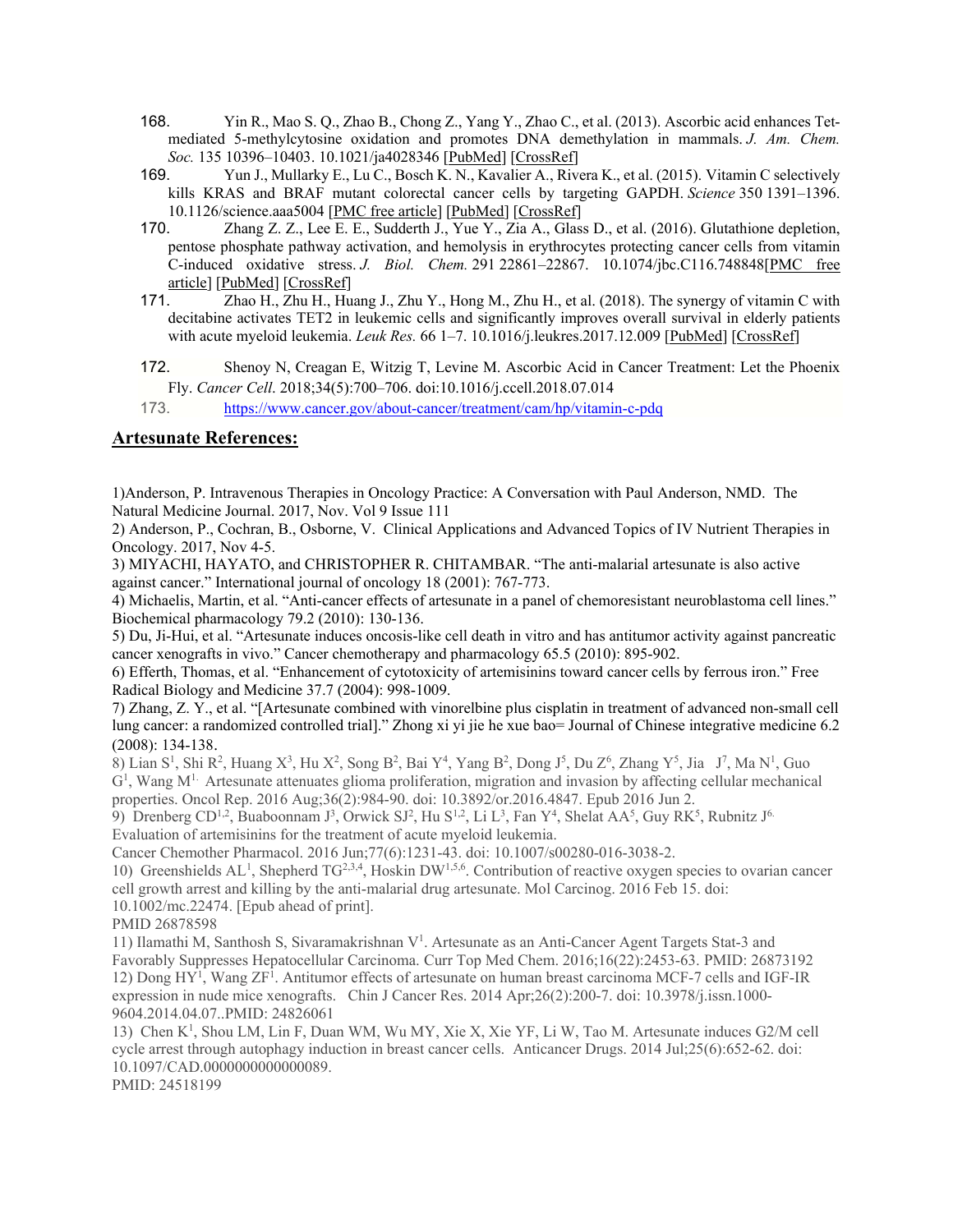14) Jeong da E<sup>1</sup>, Song HJ<sup>2</sup>, Lim S<sup>3</sup>, Lee SJ<sup>4</sup>, Lim JE<sup>5</sup>, Nam DH<sup>1,4,6</sup>, Joo KM<sup>1,2</sup>, Jeong BC<sup>5</sup>, Jeon SS<sup>5</sup>, Choi HY<sup>5</sup>, Lee HW. Repurposing the anti-malarial drug artesunate as a novel therapeutic agent for metastatic renal cell carcinoma due to its attenuation of tumor growth, metastasis, and angiogenesis. Oncotarget. 2015 Oct 20;6(32):33046-64. doi: 10.18632/oncotarget.5422.

15) Hamacher-Brady A<sup>1</sup>, Stein HA, Turschner S, Toegel I, Mora R, Jennewein N, Efferth T, Eils R, Brady NR.J Artesunate activates mitochondrial apoptosis in breast cancer cells via iron-catalyzed lysosomal reactive oxygen species production. Biol Chem. 2011 Feb 25;286(8):6587-601. doi: 10.1074/jbc.M110.210047.

16) Krishna S<sup>1</sup>, Ganapathi S<sup>2</sup>, Ster IC<sup>1</sup>, Saeed ME<sup>3</sup>, Cowan M<sup>4</sup>, Finlayson C<sup>1</sup>, Kovacsevics H<sup>1</sup>, Jansen H<sup>5</sup>, Kremsner PG<sup>6</sup>, Efferth T<sup>3</sup>, Kumar D<sup>2</sup>. A Randomised, Double Blind, Placebo-Controlled Pilot Study of

Oral Artesunate Therapy for Colorectal Cancer. EBioMedicine

PMID: 26137537. 2014 Nov 15;2(1):82-90. doi: 10.1016/j.ebiom.2014.11.010. eCollection 2015.

17) Macleod, Adam. Dreamhealer.wordpress.com Accessed August 20<sup>th</sup> 2016.

18) Mckinney, Neil. Advanced Clinical Naturopathic Oncology Course Notes, . October 2014.

19) Berger TG<sup>1</sup>, Dieckmann D, Efferth T, Schultz ES, Funk JO, Baur A, Schuler G. Artesunate in the treatment of metastatic uveal melanoma--first experiences. Oncol Rep. 2005 Dec;14(6):1599-603.

20) Michaelsen FW<sup>1</sup>, Saeed ME<sup>2</sup>, Schwarzkopf J<sup>3</sup>, Efferth T<sup>4</sup>. Activity of Artemisia annua and artemisinin derivatives, in prostate carcinoma. Phytomedicine. 2015 Dec15;22(14):1223-31. doi: 10.1016/j.phymed.2015.11.001

21) Huang XF<sup>1</sup>, Yuan D, Zhang CC, Zhang XP. [Artesunate induces prostate cancer cell line PC-3 differentiation

and cell cycle arrest]. Zhong Xi Yi Jie He Xue Bao. 2008 Jun;6(6):591-4. doi: 10.3736/jcim20080609.

22) Efferth T<sup>1</sup>, Dunstan H, Sauerbrey A, Miyachi H, Chitambar CR. The anti-malarial artesunate is also active against cancer. Int J Oncol. 2001 Apr;18(4):767-73..

23) Xu G<sup>1</sup>, Zou WQ<sup>1</sup>, Du SJ<sup>1</sup>, Wu MJ<sup>1</sup>, Xiang TX<sup>2</sup>, Luo ZG<sup>3</sup>. Mechanism of dihydroartemisinin-induced apoptosis in prostate cancer PC3 cells: An iTRAQ-based proteomic analysis. Life Sci. 2016 Jul 15;157:1-11. doi: 10.1016/j.lfs.2016.05.033. Epub 2016 May 24.

24) He Q<sup>1</sup>, Shi J, Shen XL, An J, Sun H, Wang L, Hu YJ, Sun Q, Fu LC, Sheikh MS, Huang Y.

Dihydroartemisinin upregulates death receptor 5 expression and cooperates with TRAIL to induce apoptosis in human prostate cancer cells. Cancer Biol Ther. 2010 May 15;9(10):819-24. Epub 2010 May 18.

25) Morrissey C<sup>1</sup>, Gallis B, Solazzi JW, Kim BJ, Gulati R, Vakar-Lopez F, Goodlett DR, Vessella RL, Sasaki T. Effect of artemisinin derivatives on apoptosis and cell cycle in prostate cancer cells. Anticancer Drugs. 2010 Apr;21(4):423-32. doi: 10.1097/CAD.0b013e328336f57b.

26) König M<sup>1</sup>, von Hagens C<sup>2</sup>, Hoth S<sup>1</sup>, Baumann I<sup>1</sup>, Walter-Sack I<sup>3</sup>, Edler L<sup>4</sup>, Sertel S<sup>5</sup>. Investigation of ototoxicity of artesunate as add-on therapy in patients with metastatic or locally advanced breast cancer: new audiological results from a prospective, open, uncontrolled, monocentric phase I study.

27) Ericsson T<sup>1</sup>, Blank A, von Hagens C, Ashton M, Äbelö A. Population pharmacokinetics of artesunate and dihydroartemisinin during long-term oral administration of artesunate to patients with metastatic breast cancer. Eur J Clin Pharmacol. 2014 Dec;70(12):1453-63. doi: 10.1007/s00228-014-1754-2.

28) von Hagens C1, Walter-Sack I2, Goeckenjan M3,4, Osburg J3,5, Storch-Hagenlocher B6, Sertel S7, Elsässer M8, Remppis BA9,10, Edler L11, Munzinger J12, Efferth T13, Schneeweiss A14, Strowitzki T3.

Prospective open uncontrolled phase I study to define a well-tolerated dose of oral artesunate as add-on therapy in patients with metastatic breast cancer (ARTIC M33/2).

Breast Cancer Res Treat. 2017 Jul;164(2):359-369. doi: 10.1007/s10549-017-4261-1. Epub 2017 Apr 24.

29) Efferth T. From ancient herb to modern drug: Artemisia annua and artemisinin for cancer therapy.

Semin Cancer Biol. 2017 Oct;46:65-83. doi: 10.1016/j.semcancer.2017.02.009. Epub 2017 Feb 28.

30) Narendra P. S. Krishna B. Case report of a laryngeal squamous cell carcinoma treated with artesunate. Archive of Oncology 2002;10(4):279-80

31) Uhl M1, Schwab S1, Efferth T2. Fatal Liver and Bone Marrow Toxicity by Combination Treatment of Dichloroacetate and Artesunate in a Glioblastoma Multiforme Patient: Case Report and Review of the Literature Front Oncol. 2016 Oct 7;6:204. eCollection 2016.

32) Efferth T1, Schöttler U2, Krishna S3, Schmiedek P4, Wenz F4, Giordano FA4. Hepatotoxicity by combination treatment of temozolomide, artesunate and Chinese herbs in a glioblastoma multiforme patient: case report review of the literature.

Arch Toxicol. 2017 Apr;91(4):1833-1846. doi: 10.1007/s00204-016-1810-z. Epub 2016 Aug 12.

33) . Jansen FH1, Adoubi I, J C KC, DE Cnodder T, Jansen N, Tschulakow A, Efferth T. First study of oral Artenimol-R in advanced cervical cancer: clinical benefit, tolerability and tumor markers. Anticancer Res. 2011 Dec; 31(12): 4417-22.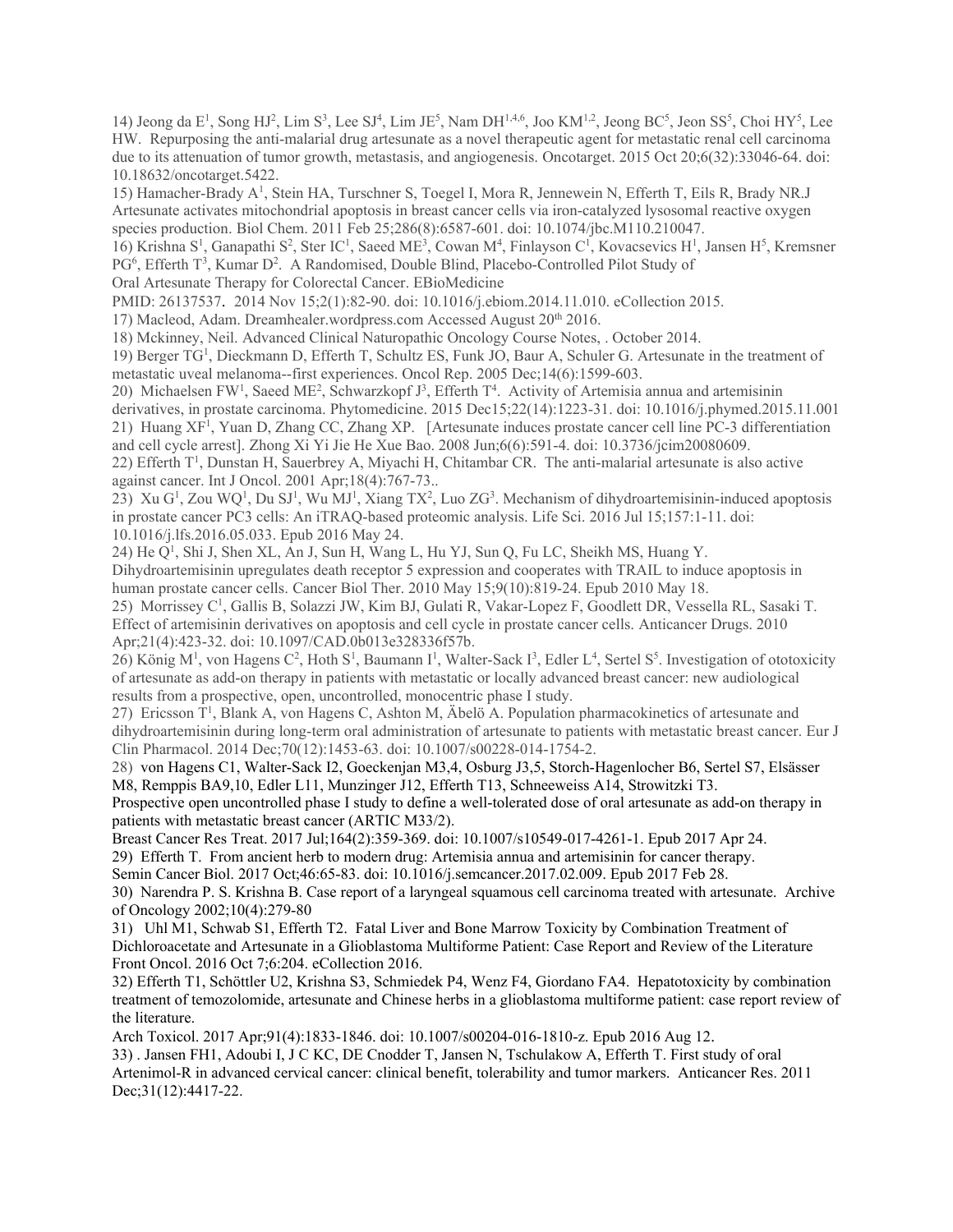34) Zhang P., Luo H.S., Li N., Tan S.Y. Artesunate inhibits the growth and induces apoptosis of human gastric cancer cells by downregulating COX-2. Onco Targets Ther. 2015 Apr 16;8:845-54 35) Yang N.D., Tan S.H., Shi Y., et al. Artesunate induces cell death in human cancer cells via enhancing lysosomal function and lysosomal degradation of ferritin. J Biol Chem. 2014 Nov 28;289(48):33425- 41.doi:10.1074/jbc.M114.564567.Epub 2014 Oct 10

# **ALA References:**

Bartter FC, Berkson B, Gallelli J, Hiranaka P. Thioctic acid in the treatment of poisoning with alpha-amanitin. In *Amanita Toxins and Poisonings*. Faulstich H., Kommerell B, Wieland T, Eds. Baden Baden: Wizstrock; 1980: 197-202.

Baur A, Harrer T. Alpha lipoic acid is an effective inhibitor of human immuno-deficiency virus (HIV-1) replication. *Klin. Wochenzchr.* 1991;69:722-724.

Berkson B. Thioctic acid in treatment of hepatotoxic mushroom poisoning. *New England Journal of Medicine*. 1979;300:371.

Berkson B. Treatment of four patients with thioctic acid. In *Amanita Toxins and Poisonings*.

Berkson BM. Alpha-lipoic acid (thioctic acid): my experience with this outstanding therapeutic agent. *Journal of OrthomolecularMedicine*.1998;13:1:44-48

Berkson BM. A triple antioxidant approach to the treatment of hepatitis c using alpha-lipoic acid (thioctic acid), silymarin, selenium, and other fundamental nutraceuticals. *Clinical Practice of Alternative Medicine*. 2000;1:1, 27- 33.

Berkson BM. A conservative triple antioxidant approach to the treatment of hepatitis c. combination of alpha-lipoic acid (thioctic acid), silymarin and selenium. Three case histories. *Medizinische Klinik*. 1999; 94(3): 84-89.

Berkson BM, Rubin D, Berkson AJ. Long-term survival of a 46-year-old man with pancreatic cancer and liver metastases and treated with intravenous alpha lipoic acid and low dose naltrexone. *Integrative Cancer Therapies*. March 2006; 5(1):83-89.

Berkson BM, Rubin D, Berkson AJ. Reversal of signs and symptoms of a B-cell lymphoma in a patient using lowdose naltrexone. *Integr Cancer Ther.* 2007;Sep;6(3):293-6.

Burkhart V, Koike T, et al. Dihydrolipoic acid protects pancreatic islet cells from inflammatory attack. *Agents and Actions*. 1993;38:60-65.

Busse E, Zimmer G, et al. Influence of alpha-lipoic acid on intracellular glutathione in vitro and in vivo. *Arzneim-Forsch/Drug Res*. 1992;42:829-831.

Cao X, et al. The free radical scavenger alpha-lipoic acid, protects against cerebral ischemia-reperfusion injury in gerbils. *Free Radical Research* (Switzerland). 1995;23:365-370.

Coon MJ, Sligar SG. Irwin C. Gunsalus, versatile and creative scientist. *Biochem Biophys Res Commun*. 2003;12: 1- 23.

Estrada D, Ewart H, et al. Stimulation of glucose uptake by the natural coenzyme alpha lipoic acid. *Diabetes*. 1996;45:1798-1804.

Gregus Z, Stein A, et al. Effects of lipoic acid on biliary excretion of glutathione and metals. *Toxicol. Appl. Pharmacol*. 1992;114:88-96.

Grunert R. The effect of DL-alpha lipoic acid on heavy metal intoxication in mice and dogs. *Arch. Biochem. Biophys.* 1960;86:190-195.

Haugaard N, Haugaard E, et al. Stimulation of glucose utilization by thioctic acid in rat diaphragm incubated in vitro. *Biochim. Biophys. Acta.* 1970;222:583-586.

Jacob S, Henriksen A, et al. Enhancement of glucose disposal in patients with type 2 diabetes by alpha-lipoic acid. *Arzneimittel-forschung/drug research.* 1995;45:872-874.

Loginov AS, Nilova TV, Bendikov EA, Petrakov AV. Pharmacokinetics of lipoic acid preparations and their effects on ATP synthesis, processes of microsomal and cytosole oxidation in human hepatocytes during liver damage. *Farmacol. Toksikol.* 1989;52: 78-82.

Nakai S. Liver function promoting agents by experimental liver perfusion. I. Effect of thioctic acid on the detoxifying function of the liver. *Chem Abst.* 1960;54:11274.

Nagamatsu M, Nickander, K. Lipoic acid improves nerve blood flow, reduces oxidative stress, and improves distal nerve conduction in experimental diabetic neuropathy. *Diabetes Care.* 1995;18:1160-1167.